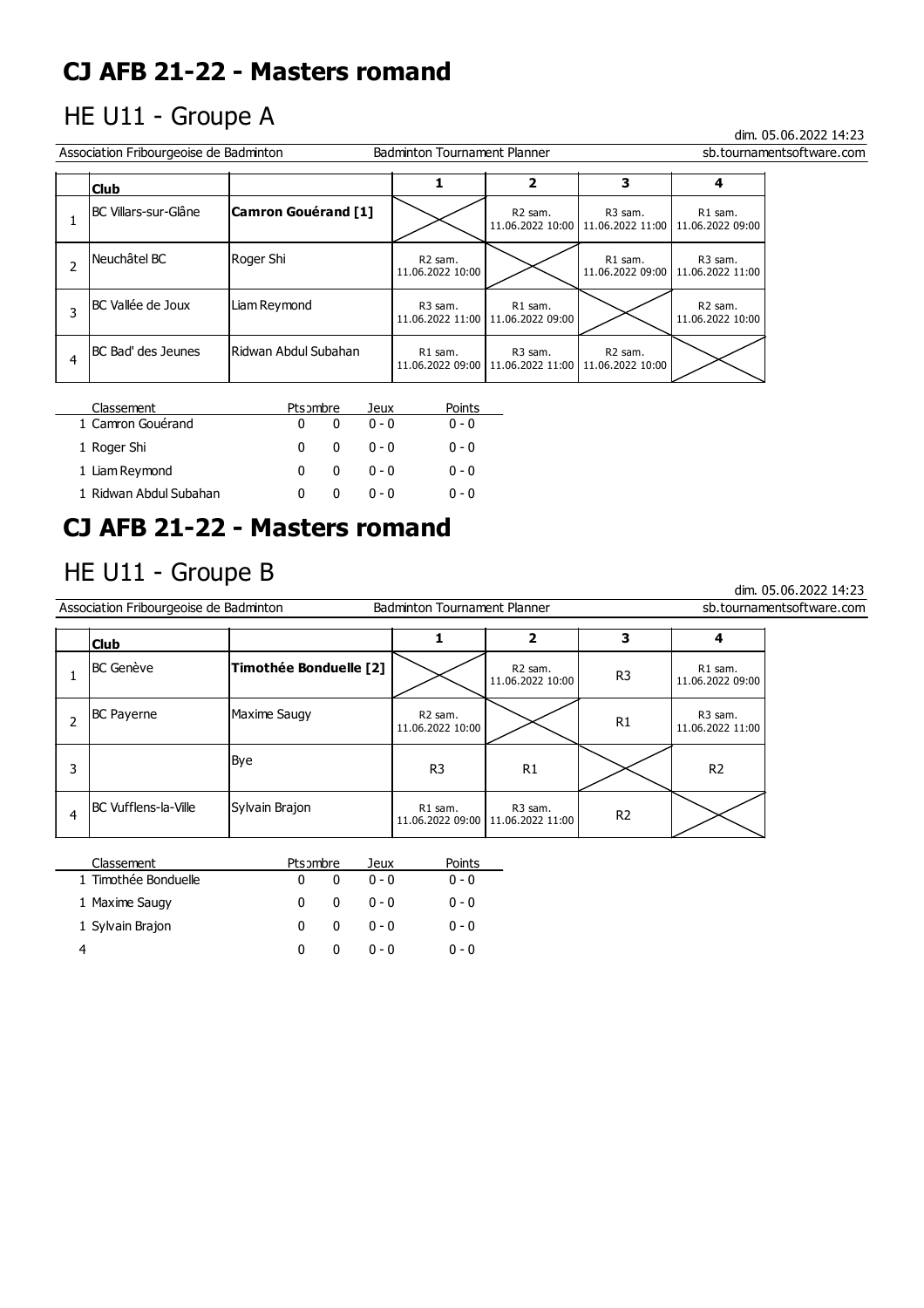## HE U11 - Groupe C

dim. 05.06.2022 14:23

dim. 05.06.2022 14:23

|   | Association Fribourgeoise de Badminton |                                            | sb.tournamentsoftware.com               |                                                |                                                            |                |  |
|---|----------------------------------------|--------------------------------------------|-----------------------------------------|------------------------------------------------|------------------------------------------------------------|----------------|--|
|   | <b>Club</b>                            |                                            |                                         |                                                | 3                                                          |                |  |
|   |                                        | Badminton Lausanne Ass Mathias Bonda [3/4] |                                         | R <sub>2</sub> sam.                            | R <sub>3</sub> sam.<br>11.06.2022 10:00   11.06.2022 11:00 | R <sub>1</sub> |  |
|   | <b>VBC</b>                             | Aleksander Michalik                        | R <sub>2</sub> sam.<br>11.06.2022 10:00 |                                                | R1 sam.<br>11.06.2022 09:00                                | R <sub>3</sub> |  |
|   | <b>BC Murten</b>                       | lDara Fallah                               | R <sub>3</sub> sam.                     | R1 sam.<br>11.06.2022 11:00   11.06.2022 09:00 |                                                            | R <sub>2</sub> |  |
| 4 |                                        | Bye                                        | R1                                      | R <sub>3</sub>                                 | R <sub>2</sub>                                             |                |  |

| Classement            | Ptsombre |              | Jeux    | Points  |
|-----------------------|----------|--------------|---------|---------|
| 1 Mathias Bonda       | n        | <sup>0</sup> | $0 - 0$ | $0 - 0$ |
| 1 Aleksander Michalik | n        | <sup>0</sup> | - ი - ი | $0 - 0$ |
| 1 Dara Fallah         | 0        | <sup>0</sup> | _ ი - ი | $0 - 0$ |
|                       |          |              | $0 - 0$ | $0 - 0$ |

# **CJ AFB 21-22 - Masters romand**

## HE U11 - Groupe D

| Association Fribourgeoise de Badminton |                                         |                    | <b>Badminton Tournament Planner</b>     |                                                                               |                                                                               |                                         | sb.tournamentsoftware.com |
|----------------------------------------|-----------------------------------------|--------------------|-----------------------------------------|-------------------------------------------------------------------------------|-------------------------------------------------------------------------------|-----------------------------------------|---------------------------|
|                                        | <b>Club</b>                             |                    |                                         |                                                                               | 3                                                                             |                                         |                           |
|                                        | BC La Chaux-de-Fonds   Noé Sgobba [3/4] |                    |                                         | R <sub>2</sub> sam.                                                           | R <sub>3</sub> sam.<br>11.06.2022 10:00   11.06.2022 11:00   11.06.2022 09:00 | R1 sam.                                 |                           |
|                                        | Badminton Lausanne AssEustache Besson   |                    | R <sub>2</sub> sam.<br>11.06.2022 10:00 |                                                                               | R1 sam.<br>11.06.2022 09:00                                                   | R <sub>3</sub> sam.<br>11.06.2022 11:00 |                           |
|                                        | <b>BC Rousseau</b>                      | Valentin Bouchardy | R <sub>3</sub> sam.                     | R1 sam.<br>11.06.2022 11:00   11.06.2022 09:00                                |                                                                               | R <sub>2</sub> sam.<br>11.06.2022 10:00 |                           |
| 4                                      | <b>BC Murten</b>                        | Raphaël Ding       | R1 sam.                                 | R <sub>3</sub> sam.<br>11.06.2022 09:00   11.06.2022 11:00   11.06.2022 10:00 | R <sub>2</sub> sam.                                                           |                                         |                           |
|                                        | $\sim$ $\sim$ $\sim$ $\sim$             |                    |                                         |                                                                               |                                                                               |                                         |                           |

| Classement           | Ptsombre          | Jeux    | Points  |
|----------------------|-------------------|---------|---------|
| 1 Noé Sgobba         |                   | $0 - 0$ | $0 - 0$ |
| 1 Eustache Besson    | <sup>0</sup><br>0 | $0 - 0$ | $0 - 0$ |
| 1 Valentin Bouchardy | <sup>0</sup><br>n | $0 - 0$ | $0 - 0$ |
| 1 Raphaël Ding       |                   | $0 - 0$ | $0 - 0$ |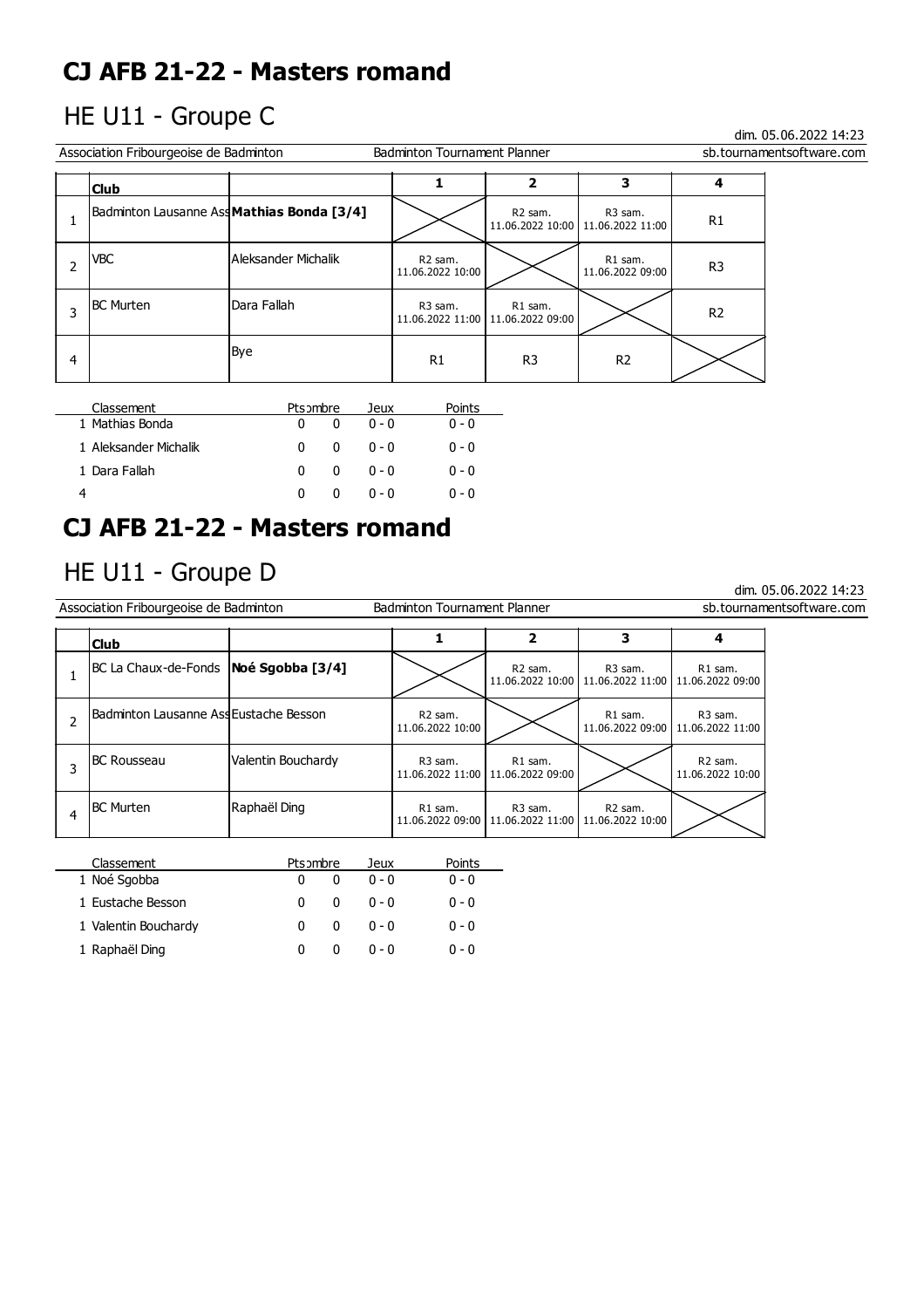# DE U11 - Groupe A

### dim. 05.06.2022 14:23

dim. 05.06.2022 14:23

| Association Fribourgeoise de Badminton<br><b>Badminton Tournament Planner</b><br>sb.tournamentsoftware.com |                                            |                           |                                         |                                                                               |                                                                               |                                                            |  |
|------------------------------------------------------------------------------------------------------------|--------------------------------------------|---------------------------|-----------------------------------------|-------------------------------------------------------------------------------|-------------------------------------------------------------------------------|------------------------------------------------------------|--|
|                                                                                                            | 3<br>2<br><b>Club</b>                      |                           |                                         |                                                                               |                                                                               |                                                            |  |
|                                                                                                            | <b>BC Vevey</b>                            | <b>Melody Neyroud [1]</b> |                                         | R <sub>2</sub> sam.                                                           | R <sub>3</sub> sam.<br>11.06.2022 13:30   11.06.2022 15:00   11.06.2022 12:00 | R1 sam.                                                    |  |
|                                                                                                            | BC La Chaux-de-Fonds   J. Von Gunten [3/4] |                           | R <sub>2</sub> sam.<br>11.06.2022 13:30 |                                                                               | R1 sam.                                                                       | R <sub>3</sub> sam.<br>11.06.2022 12:00   11.06.2022 15:00 |  |
|                                                                                                            | <b>BC Gruyères</b>                         | Stella Caille             | R <sub>3</sub> sam.                     | R1 sam.<br>11.06.2022 15:00   11.06.2022 12:00                                |                                                                               | R <sub>2</sub> sam.<br>11.06.2022 13:30                    |  |
|                                                                                                            | <b>BC Perly-Certoux</b>                    | lKiara Var                | R1 sam.                                 | R <sub>3</sub> sam.<br>11.06.2022 12:00   11.06.2022 15:00   11.06.2022 13:30 | R <sub>2</sub> sam.                                                           |                                                            |  |

| Classement           | Ptsombre |   | Jeux    | Points  |
|----------------------|----------|---|---------|---------|
| 1 Melody Neyroud     |          |   | $0 - 0$ | $0 - 0$ |
| 1 Justine Von Gunten | 0        | o | $0 - 0$ | $0 - 0$ |
| 1 Stella Caille      | n        | n | $0 - 0$ | $0 - 0$ |
| 1 Kiara Var          | n        |   | $0 - 0$ | $0 - 0$ |

## **CJ AFB 21-22 - Masters romand**

## DE U11 - Groupe B

| Association Fribourgeoise de Badminton |                                             |                   | <b>Badminton Tournament Planner</b>     |                                                |                                                                               |                                                            | sb.tournamentsoftware.com |
|----------------------------------------|---------------------------------------------|-------------------|-----------------------------------------|------------------------------------------------|-------------------------------------------------------------------------------|------------------------------------------------------------|---------------------------|
|                                        | <b>Club</b>                                 |                   |                                         | 2                                              | 3                                                                             |                                                            |                           |
|                                        | <b>BC Bulle</b>                             | Kseniya Favre [2] |                                         | R2 sam.                                        | R <sub>3</sub> sam.<br>11.06.2022 13:30   11.06.2022 15:00   11.06.2022 12:00 | R1 sam.                                                    |                           |
|                                        | Badminton Lausanne AssAleksandra Kuznetsova |                   | R <sub>2</sub> sam.<br>11.06.2022 13:30 |                                                | R1 sam.                                                                       | R <sub>3</sub> sam.<br>11.06.2022 12:00   11.06.2022 15:00 |                           |
|                                        | <b>BC</b> Vésenaz                           | Mayence Voirol    | R <sub>3</sub> sam.                     | R1 sam.<br>11.06.2022 15:00   11.06.2022 12:00 |                                                                               | R <sub>2</sub> sam.<br>11.06.2022 13:30                    |                           |
| 4                                      | <b>BC</b> Gruyères                          | l Rosalie Caille  | R1 sam.                                 | R <sub>3</sub> sam.                            | R <sub>2</sub> sam.<br>11.06.2022 12:00   11.06.2022 15:00   11.06.2022 13:30 |                                                            |                           |
|                                        |                                             |                   |                                         |                                                |                                                                               |                                                            |                           |

| Classement              | Ptsombre |            | Jeux    | Points  |
|-------------------------|----------|------------|---------|---------|
| 1 Kseniya Favre         |          |            | $0 - 0$ | $0 - 0$ |
| 1 Aleksandra Kuznetsova |          | 0          | $0 - 0$ | $0 - 0$ |
| 1 Mayence Voirol        | o        | 0          | $0 - 0$ | $0 - 0$ |
| 1 Rosalie Caille        |          | $^{\circ}$ | $0 - 0$ | ი - ი   |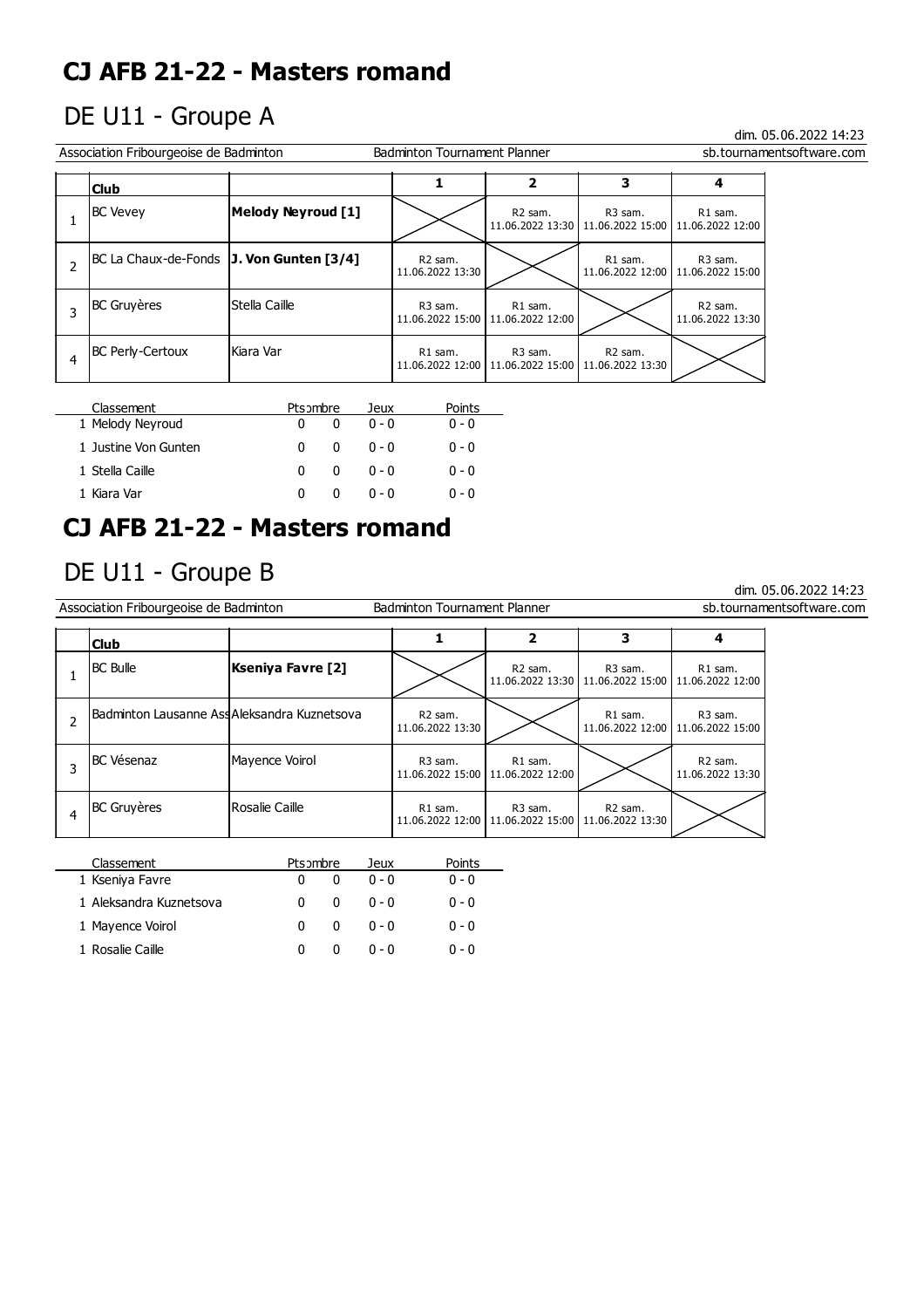# DE U11 - Groupe C

 $\overline{a}$ 

|   | Association Fribourgeoise de Badminton |              | <b>Badminton Tournament Planner</b> |                                                |                                                | sb.tournamentsoftware.com |  |
|---|----------------------------------------|--------------|-------------------------------------|------------------------------------------------|------------------------------------------------|---------------------------|--|
|   | 3<br>2<br><b>Club</b>                  |              |                                     |                                                |                                                |                           |  |
|   | <b>BC</b> Genève                       | V. Le [3/4]  |                                     | R2 sam.                                        | R3 sam.<br>11.06.2022 13:30   11.06.2022 15:00 | R <sub>1</sub>            |  |
|   | <b>BC</b> Bulle                        | Yuliya Favre | R2 sam.<br>11.06.2022 13:30         |                                                | R1 sam.<br>11.06.2022 12:00                    | R <sub>3</sub>            |  |
|   | Badminton Lausanne AssAmandine Khauv   |              | R3 sam.                             | R1 sam.<br>11.06.2022 15:00   11.06.2022 12:00 |                                                | R <sub>2</sub>            |  |
| 4 |                                        | Bye          | R <sub>1</sub>                      | R <sub>3</sub>                                 | R <sub>2</sub>                                 |                           |  |

| Classement               | Ptsombre     |              | Jeux    | Points  |
|--------------------------|--------------|--------------|---------|---------|
| 1 Veronica Huyen Tran Le | $\mathbf{0}$ | $\mathbf{0}$ | $0 - 0$ | $0 - 0$ |
| 1 Yuliya Favre           | 0            | 0            | ი - ი   | $0 - 0$ |
| 1 Amandine Khauv         | n            | 0            | ი - ი   | $0 - 0$ |
|                          | n            |              | በ - በ   | ი - ი   |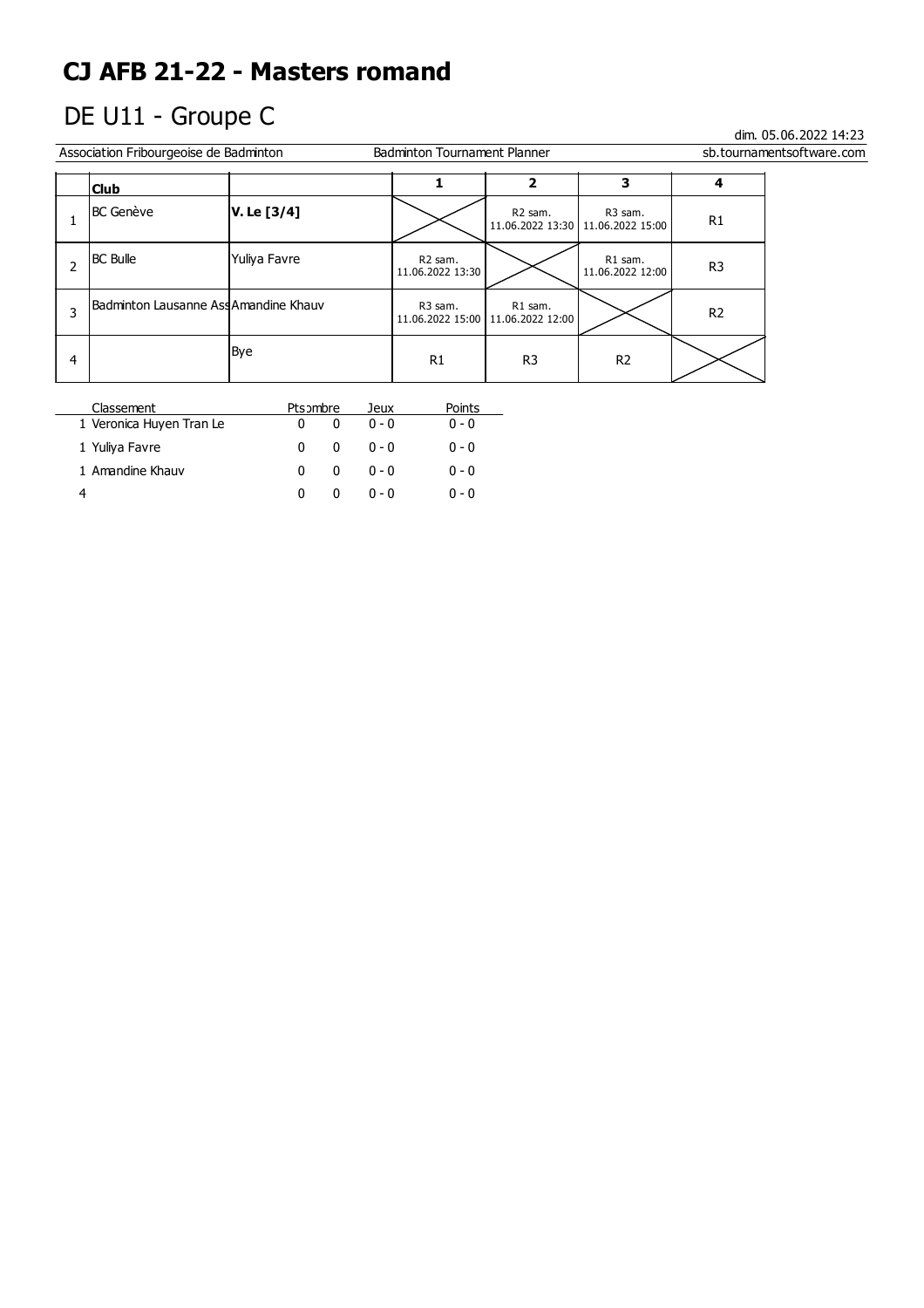## HE U13 - Groupe A

### dim. 05.06.2022 14:23

dim. 05.06.2022 14:23

| Association Fribourgeoise de Badminton<br><b>Badminton Tournament Planner</b><br>sb.tournamentsoftware.com |                       |                                         |                                                                               |                     |                                                                   |  |  |
|------------------------------------------------------------------------------------------------------------|-----------------------|-----------------------------------------|-------------------------------------------------------------------------------|---------------------|-------------------------------------------------------------------|--|--|
| <b>Club</b>                                                                                                |                       |                                         | 2                                                                             | 3                   |                                                                   |  |  |
| <b>BC</b> Orbe                                                                                             | Nathan Nguyen [1]     |                                         | R <sub>2</sub> sam.                                                           | R <sub>3</sub> sam. | R1 sam.<br>11.06.2022 10:30   11.06.2022 11:30   11.06.2022 09:30 |  |  |
| BC Villars-sur-Glâne                                                                                       | Simon Guillaume [3/4] | R <sub>2</sub> sam.<br>11.06.2022 10:30 |                                                                               | R1 sam.             | R <sub>3</sub> sam.<br>11.06.2022 09:30   11.06.2022 11:30        |  |  |
| <b>BC Biel-Bienne</b>                                                                                      | lElias Kaufmann       | R <sub>3</sub> sam.                     | R1 sam.<br>11.06.2022 11:30   11.06.2022 09:30                                |                     | R <sub>2</sub> sam.<br>11.06.2022 10:30                           |  |  |
| BC Gros-de-Vaud                                                                                            | William Friberg       | R1 sam.                                 | R <sub>3</sub> sam.<br>11.06.2022 09:30   11.06.2022 11:30   11.06.2022 10:30 | R <sub>2</sub> sam. |                                                                   |  |  |

| Classement        | Ptsombre |   | Jeux    | Points  |
|-------------------|----------|---|---------|---------|
| 1 Nathan Nguyen   | 0        |   | $0 - 0$ | $0 - 0$ |
| 1 Simon Guillaume | n        | 0 | $0 - 0$ | $0 - 0$ |
| 1 Elias Kaufmann  | n        | 0 | $0 - 0$ | $0 - 0$ |
| 1 William Friberg | 0        | n | በ - በ   | $0 - 0$ |

## **CJ AFB 21-22 - Masters romand**

## HE U13 - Groupe B

|   | Association Fribourgeoise de Badminton |                    | <b>Badminton Tournament Planner</b>     |                                                |                                                                               |                                                            | sb.tournamentsoftware.com |
|---|----------------------------------------|--------------------|-----------------------------------------|------------------------------------------------|-------------------------------------------------------------------------------|------------------------------------------------------------|---------------------------|
|   | <b>Club</b>                            |                    |                                         | 2                                              | 3                                                                             |                                                            |                           |
|   | BC Perly-Certoux                       | Théo Prejbeanu [2] |                                         | R <sub>2</sub> sam.                            | R <sub>3</sub> sam.<br>11.06.2022 10:30   11.06.2022 11:30   11.06.2022 09:30 | R1 sam.                                                    |                           |
|   | BC Yverdon-les-Bains                   | Nathan Lucea David | R <sub>2</sub> sam.<br>11.06.2022 10:30 |                                                | R1 sam.                                                                       | R <sub>3</sub> sam.<br>11.06.2022 09:30   11.06.2022 11:30 |                           |
| 3 | <b>BC</b> Gruyères                     | Enzo Barras        | R <sub>3</sub> sam.                     | R1 sam.<br>11.06.2022 11:30   11.06.2022 09:30 |                                                                               | R <sub>2</sub> sam.<br>11.06.2022 10:30                    |                           |
| 4 | <b>BC Bulle</b>                        | Arno Boschung      | R1 sam.                                 | R <sub>3</sub> sam.                            | R <sub>2</sub> sam.<br>11.06.2022 09:30   11.06.2022 11:30   11.06.2022 10:30 |                                                            |                           |
|   |                                        |                    |                                         |                                                |                                                                               |                                                            |                           |

| Classement           | Ptsombre |              | Jeux    | Points  |
|----------------------|----------|--------------|---------|---------|
| 1 Théo Prejbeanu     |          |              | $0 - 0$ | $0 - 0$ |
| 1 Nathan Lucea David | 0        | 0            | $0 - 0$ | $0 - 0$ |
| 1 Enzo Barras        | 0        | <sup>0</sup> | $0 - 0$ | $0 - 0$ |
| 1 Arno Boschung      |          |              | $0 - 0$ | $0 - 0$ |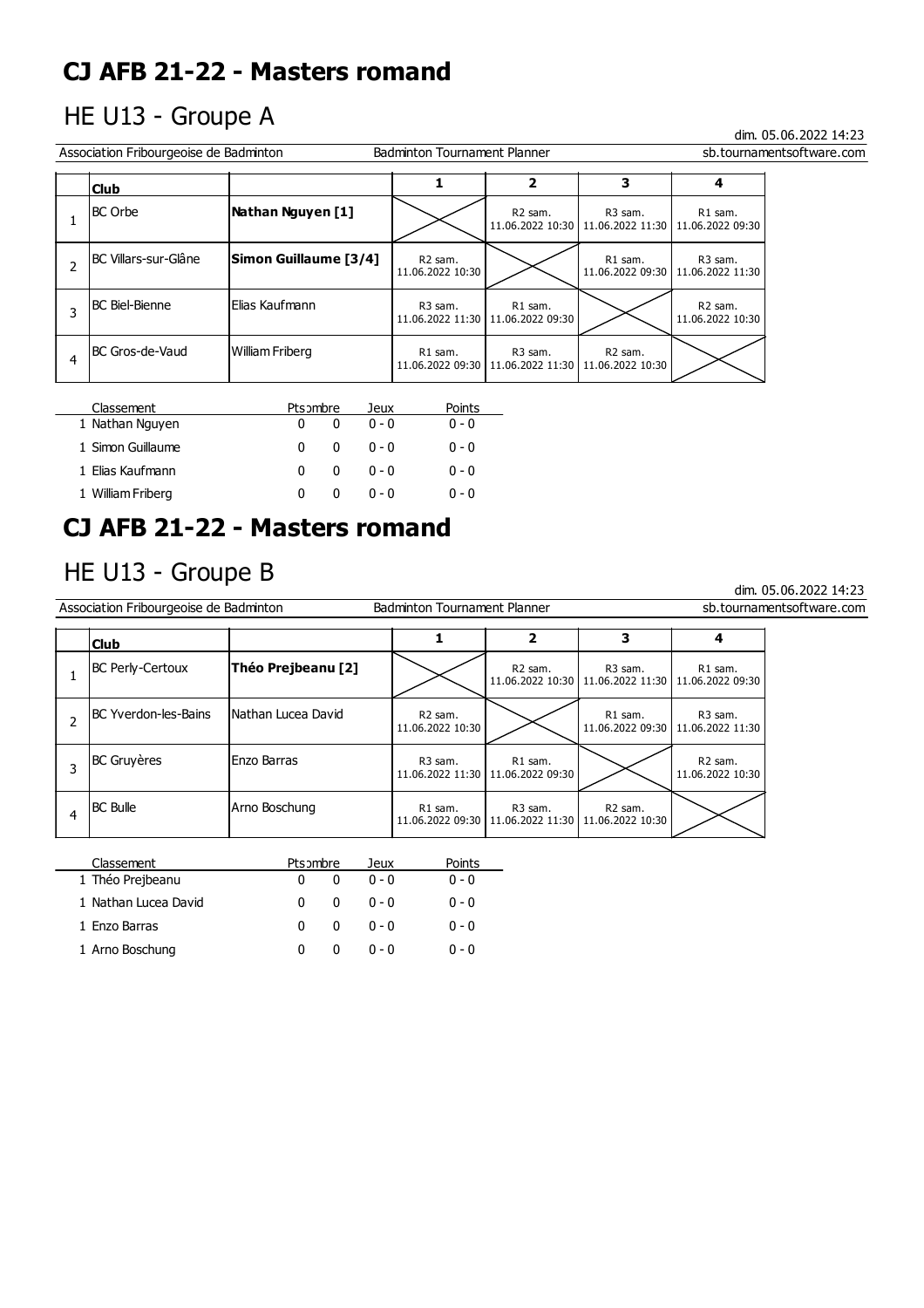# HE U13 - Groupe C

dim. 05.06.2022 14:23 er Association Fribourgeoise de Badminton **Example 19 and September 19 and Tournament Planner** Sb.tournament Software.com

|   | <b>Club</b>                 |                    |                                         | 2                                              | 3                                                                 | 4                                       |
|---|-----------------------------|--------------------|-----------------------------------------|------------------------------------------------|-------------------------------------------------------------------|-----------------------------------------|
|   | BC La Chaux-de-Fonds        | Eloi Zürcher [3/4] |                                         | R <sub>2</sub> sam.                            | R3 sam.<br>11.06.2022 10:30   11.06.2022 11:30   11.06.2022 09:30 | R1 sam.                                 |
| 2 | <b>BC</b> Vésenaz           | Nicolas Clivaz     | R <sub>2</sub> sam.<br>11.06.2022 10:30 |                                                | R1 sam.<br>11.06.2022 09:30   11.06.2022 11:30                    | R <sub>3</sub> sam.                     |
| 3 | <b>BC Yverdon-les-Bains</b> | Guillaume Burdet   | R3 sam.                                 | R1 sam.<br>11.06.2022 11:30   11.06.2022 09:30 |                                                                   | R <sub>2</sub> sam.<br>11.06.2022 10:30 |
| 4 | IBC Villars-sur-Glâne       | Benjamin Moser     | R1 sam.<br>11.06.2022 09:30             | R3 sam.<br>11.06.2022 11:30 11.06.2022 10:30   | R <sub>2</sub> sam.                                               |                                         |

| Classement         | Ptsombre |   | Jeux    | Points  |
|--------------------|----------|---|---------|---------|
| 1 Eloi Zürcher     |          | n | $0 - 0$ | $0 - 0$ |
| 1 Nicolas Clivaz   |          | n | $0 - 0$ | $0 - 0$ |
| 1 Guillaume Burdet |          | 0 | $0 - 0$ | $0 - 0$ |
| 1 Benjamin Moser   |          |   | n - n   | $0 - 0$ |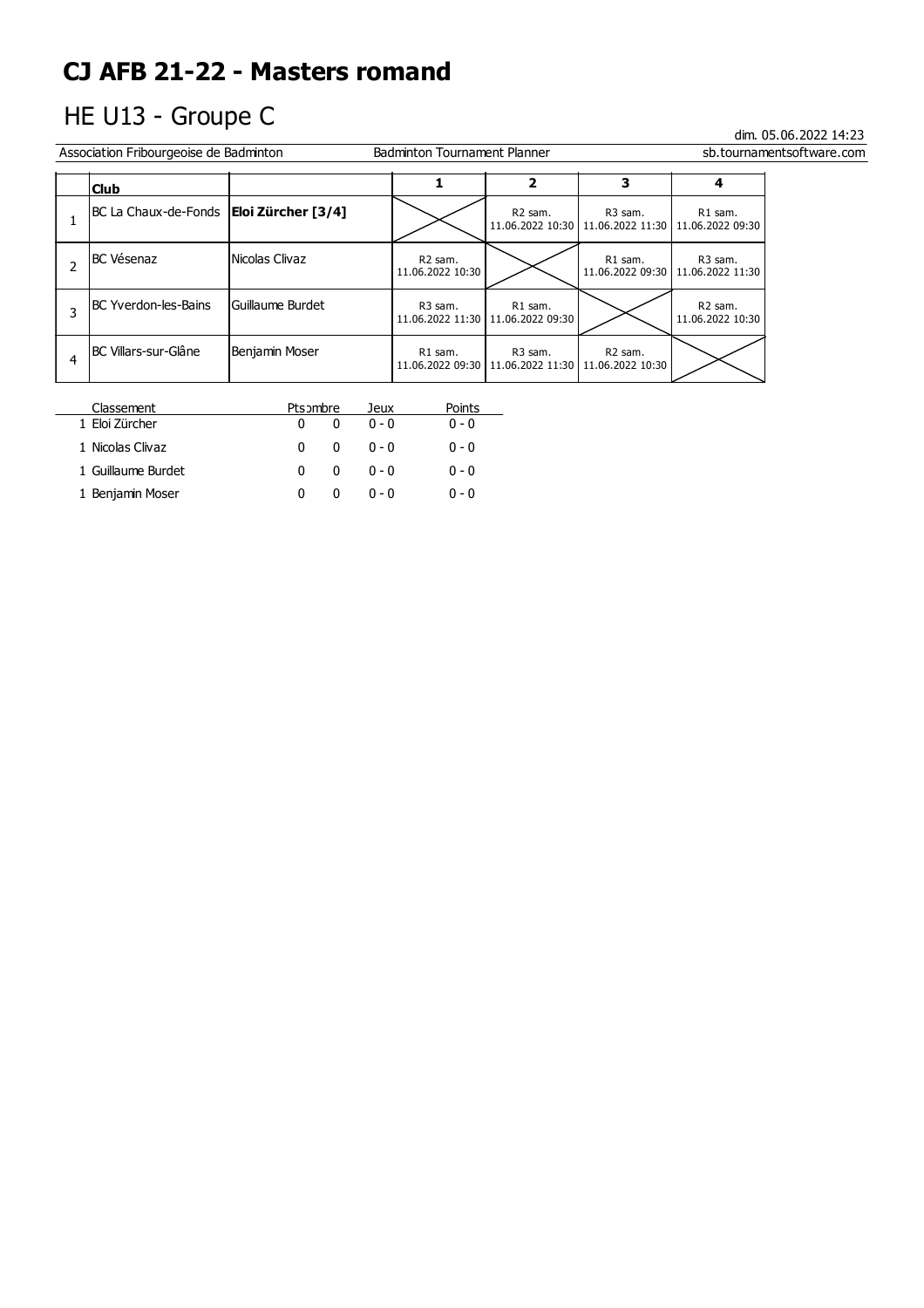## DE U13 - Groupe A

dim. 05.06.2022 14:23

dim. 05.06.2022 14:23

| Association Fribourgeoise de Badminton<br><b>Badminton Tournament Planner</b><br>sb.tournamentsoftware.com |                        |                        |                                         |                                                |                                                            |                |  |  |
|------------------------------------------------------------------------------------------------------------|------------------------|------------------------|-----------------------------------------|------------------------------------------------|------------------------------------------------------------|----------------|--|--|
|                                                                                                            | <b>Club</b>            |                        |                                         |                                                | 3                                                          |                |  |  |
|                                                                                                            | <b>BC Rousseau</b>     | Amalia Mourrain [1]    |                                         | R <sub>2</sub> sam.                            | R <sub>3</sub> sam.<br>11.06.2022 14:00   11.06.2022 15:30 | R <sub>1</sub> |  |  |
|                                                                                                            | <b>IBC Biel-Bienne</b> | Amélie Le Borgne [3/4] | R <sub>2</sub> sam.<br>11.06.2022 14:00 |                                                | R1 sam.<br>11.06.2022 12:30                                | R <sub>3</sub> |  |  |
|                                                                                                            | <b>BC</b> Thierrens    | Tiffany Hurni          | R3 sam.                                 | R1 sam.<br>11.06.2022 15:30   11.06.2022 12:30 |                                                            | R <sub>2</sub> |  |  |
| 4                                                                                                          |                        | Bye                    | R1                                      | R <sub>3</sub>                                 | R <sub>2</sub>                                             |                |  |  |

| Classement         | Ptsombre |              | Jeux    | Points  |
|--------------------|----------|--------------|---------|---------|
| 1 Amalia Mourrain  | 0        |              | $0 - 0$ | $0 - 0$ |
| 1 Amélie Le Borgne | 0        | <sup>0</sup> | $0 - 0$ | $0 - 0$ |
| 1 Tiffany Hurni    | 0        | o            | $0 - 0$ | $0 - 0$ |
|                    | O        |              | ი - ი   | $0 - 0$ |

## **CJ AFB 21-22 - Masters romand**

## DE U13 - Groupe B

l,

| Association Fribourgeoise de Badminton<br><b>Badminton Tournament Planner</b><br>sb.tournamentsoftware.com |                             |                    |                                         |                                                            |                                                                               |                                                            |  |
|------------------------------------------------------------------------------------------------------------|-----------------------------|--------------------|-----------------------------------------|------------------------------------------------------------|-------------------------------------------------------------------------------|------------------------------------------------------------|--|
|                                                                                                            | <b>Club</b>                 |                    |                                         | 2                                                          | 3                                                                             |                                                            |  |
|                                                                                                            | <b>IBC Riviera Montreux</b> | Mia Zumbrunnen [2] |                                         | R <sub>2</sub> sam.                                        | R <sub>3</sub> sam.<br>11.06.2022 14:30   11.06.2022 15:30   11.06.2022 12:30 | R1 sam.                                                    |  |
|                                                                                                            | <b>BC</b> Genève            | Lilan Zanolin      | R <sub>2</sub> sam.<br>11.06.2022 14:30 |                                                            | R1 sam.                                                                       | R <sub>3</sub> sam.<br>11.06.2022 12:30   11.06.2022 15:30 |  |
|                                                                                                            | BC Villars-sur-Glâne        | Alizée Auderset    | R <sub>3</sub> sam.                     | R1 sam.<br>11.06.2022 15:30   11.06.2022 12:30             |                                                                               | R <sub>2</sub> sam.<br>11.06.2022 14:30                    |  |
| 4                                                                                                          | IBC Rousseau                | Axelle Bouchardy   | R1 sam.                                 | R <sub>3</sub> sam.<br>11.06.2022 12:30   11.06.2022 15:30 | R <sub>2</sub> sam.<br>11.06.2022 14:30                                       |                                                            |  |
|                                                                                                            |                             |                    |                                         |                                                            |                                                                               |                                                            |  |

| Classement         | Ptsombre |              | Jeux    | Points  |
|--------------------|----------|--------------|---------|---------|
| 1 Mia Zumbrunnen   |          |              | $0 - 0$ | $0 - 0$ |
| 1 Lilan Zanolin    | n        | n            | $0 - 0$ | $0 - 0$ |
| 1 Alizée Auderset  | 0        | <sup>0</sup> | $0 - 0$ | $0 - 0$ |
| 1 Axelle Bouchardy |          |              | $0 - 0$ | $0 - 0$ |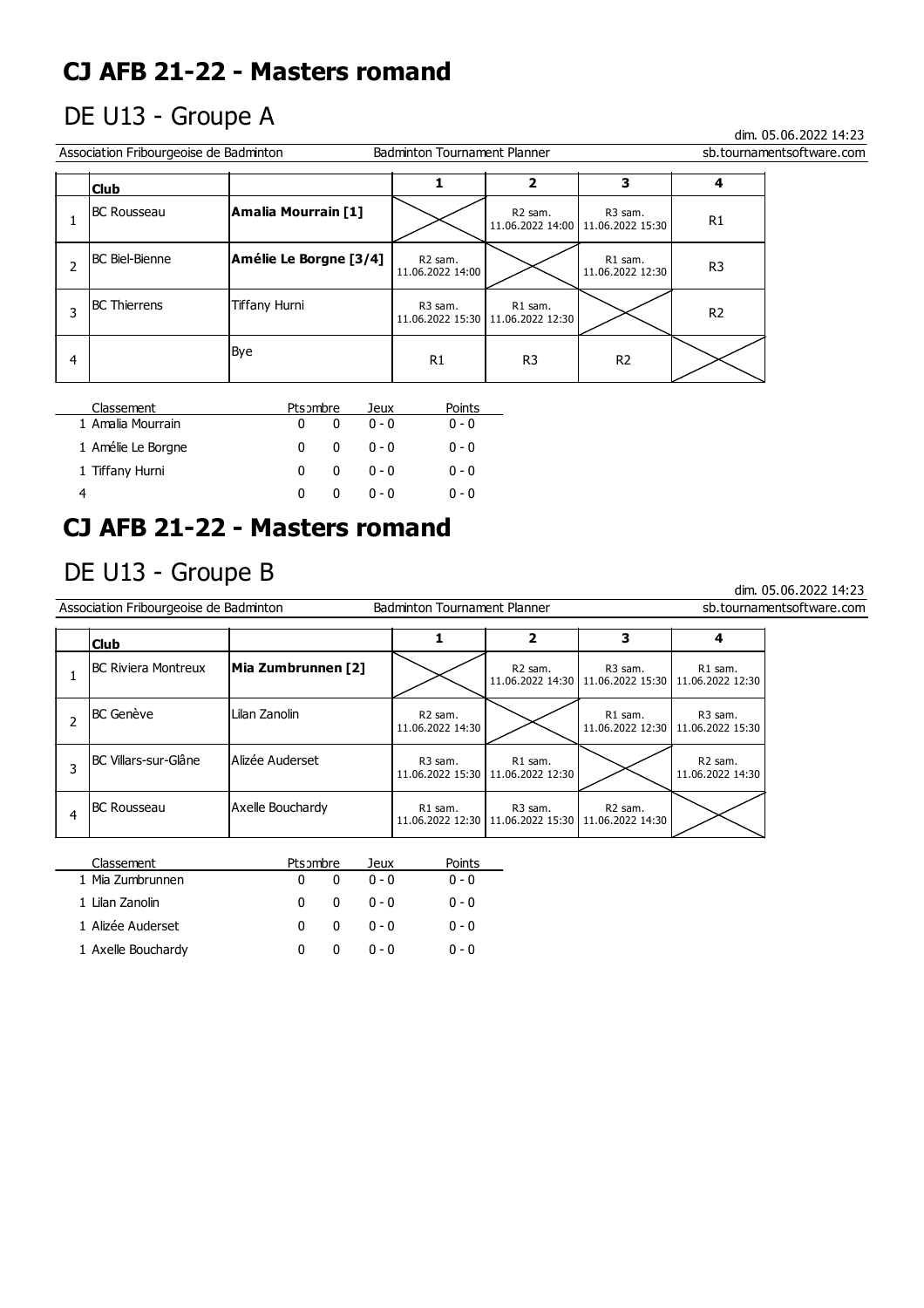# DE U13 - Groupe C

| Association Fribourgeoise de Badminton<br><b>Badminton Tournament Planner</b><br>sb.tournamentsoftware.com |                       |                                         |                                                                   |                     |                                                                   |  |  |  |
|------------------------------------------------------------------------------------------------------------|-----------------------|-----------------------------------------|-------------------------------------------------------------------|---------------------|-------------------------------------------------------------------|--|--|--|
| <b>Club</b>                                                                                                |                       |                                         | 2                                                                 | 3                   | 4                                                                 |  |  |  |
| <b>IBC Tafers</b>                                                                                          | N. Klimaszewski [3/4] |                                         | R <sub>2</sub> sam.                                               | R <sub>3</sub> sam. | R1 sam.<br>11.06.2022 14:30   11.06.2022 15:30   11.06.2022 13:00 |  |  |  |
| <b>BC Pampigny</b>                                                                                         | Salma Gloor           | R <sub>2</sub> sam.<br>11.06.2022 14:30 |                                                                   | R1 sam.             | R <sub>3</sub> sam.<br>11.06.2022 13:00   11.06.2022 15:30        |  |  |  |
| VBC                                                                                                        | Maria Michalik        | R <sub>3</sub> sam.                     | R1 sam.<br>11.06.2022 15:30   11.06.2022 13:00                    |                     | R <sub>2</sub> sam.<br>11.06.2022 14:30                           |  |  |  |
| <b>BC Bulle</b>                                                                                            | Maéline Borowy        | R1 sam.                                 | R3 sam.<br>11.06.2022 13:00   11.06.2022 15:30   11.06.2022 14:30 | R <sub>2</sub> sam. |                                                                   |  |  |  |

| Classement            | Ptsombre |   | Jeux    | Points  |
|-----------------------|----------|---|---------|---------|
| 1 Noelia Klimaszewski |          |   | $0 - 0$ | $0 - 0$ |
| 1 Salma Gloor         | n        | n | ი - ი   | $0 - 0$ |
| 1 Maria Michalik      | 0        | o | $0 - 0$ | $0 - 0$ |
| 1 Maéline Borowy      |          |   | $0 - 0$ | $0 - 0$ |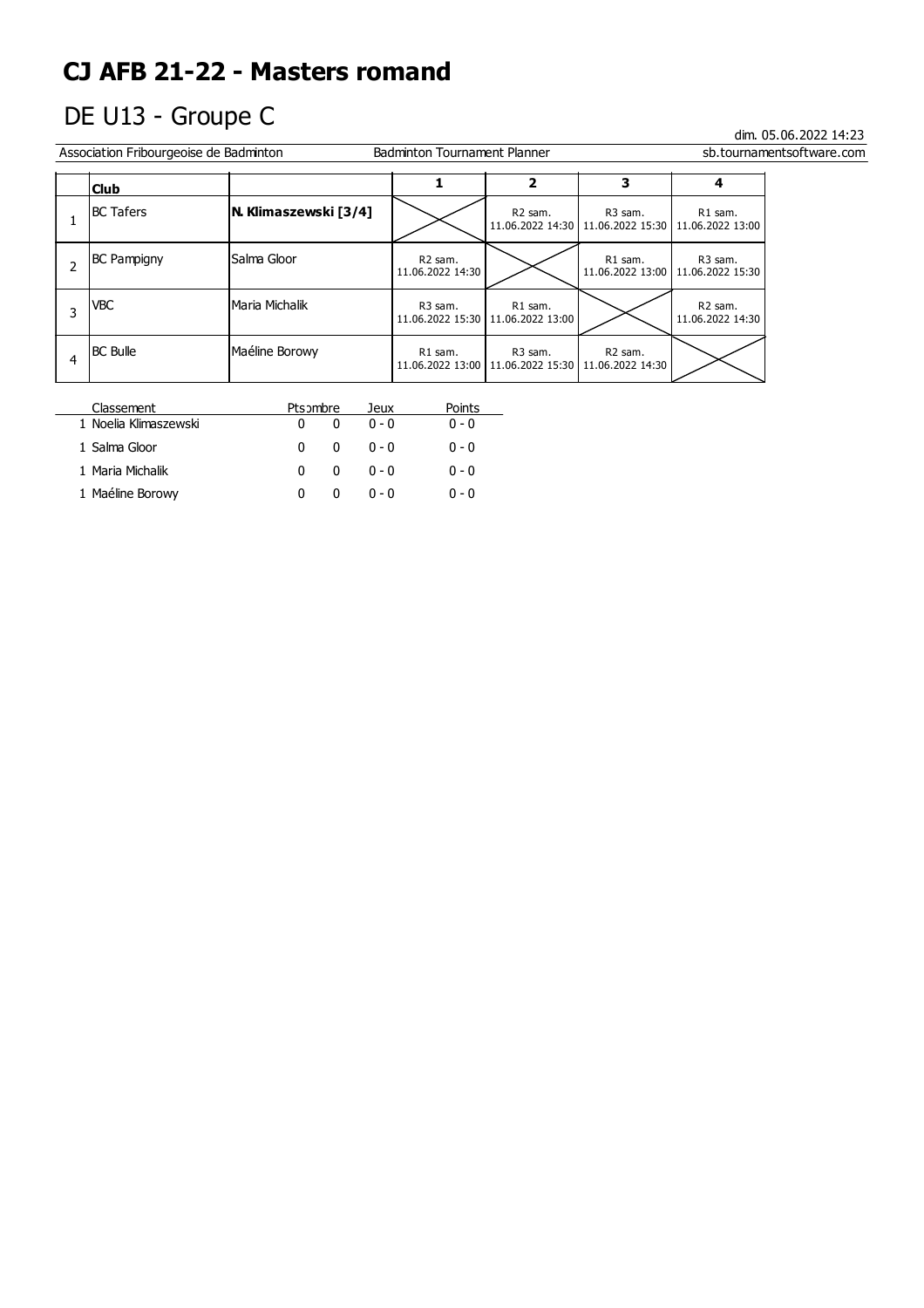## HE U15 - Groupe A

### dim. 05.06.2022 14:23

dim. 05.06.2022 14:23

| Association Fribourgeoise de Badminton<br><b>Badminton Tournament Planner</b><br>sb.tournamentsoftware.com |                         |                                         |                                                                   |                                                                               |                                                            |  |  |
|------------------------------------------------------------------------------------------------------------|-------------------------|-----------------------------------------|-------------------------------------------------------------------|-------------------------------------------------------------------------------|------------------------------------------------------------|--|--|
| <b>Club</b>                                                                                                |                         |                                         | 2                                                                 | 3                                                                             |                                                            |  |  |
| IBC Rousseau                                                                                               | Léo D'Addonna [1]       |                                         | R <sub>2</sub> sam.                                               | R <sub>3</sub> sam.<br>11.06.2022 14:00   11.06.2022 15:00   11.06.2022 12:00 | R1 sam.                                                    |  |  |
| <b>BC</b> Glâne                                                                                            | Jocelyn Rotzetter [3/4] | R <sub>2</sub> sam.<br>11.06.2022 14:00 |                                                                   | R1 sam.                                                                       | R <sub>3</sub> sam.<br>11.06.2022 12:00   11.06.2022 15:00 |  |  |
| Badminton Lausanne Ass Louan Antonin                                                                       |                         | R <sub>3</sub> sam.                     | R1 sam.<br>11.06.2022 15:00   11.06.2022 12:00                    |                                                                               | R <sub>2</sub> sam.<br>11.06.2022 14:00                    |  |  |
| <b>BC Bulle</b>                                                                                            | Loris Terrasson         | R1 sam.                                 | R3 sam.<br>11.06.2022 12:00   11.06.2022 15:00   11.06.2022 14:00 | R <sub>2</sub> sam.                                                           |                                                            |  |  |

| Classement          | Ptsombre |          | Jeux    | Points  |
|---------------------|----------|----------|---------|---------|
| 1 Léo D'Addonna     |          |          | $0 - 0$ | $0 - 0$ |
| 1 Jocelyn Rotzetter | 0        | 0        | $0 - 0$ | $0 - 0$ |
| 1 Louan Antonin     | n        | $\Omega$ | $0 - 0$ | $0 - 0$ |
| 1 Loris Terrasson   | n        |          | $0 - 0$ | $0 - 0$ |

## **CJ AFB 21-22 - Masters romand**

## HE U15 - Groupe B

|   | Association Fribourgeoise de Badminton |                   | <b>Badminton Tournament Planner</b>     |                                                |                                                                               |                                                            | sb.tournamentsoftware.com |
|---|----------------------------------------|-------------------|-----------------------------------------|------------------------------------------------|-------------------------------------------------------------------------------|------------------------------------------------------------|---------------------------|
|   | <b>Club</b>                            |                   |                                         | 2                                              | 3                                                                             | 4                                                          |                           |
|   | <b>IBC Yverdon-les-Bains</b>           | Yannick Harol [2] |                                         | R <sub>2</sub> sam.                            | R <sub>3</sub> sam.<br>11.06.2022 14:00   11.06.2022 15:00   11.06.2022 12:30 | R1 sam.                                                    |                           |
|   | <b>BC Perly-Certoux</b>                | Luke Monney       | R <sub>2</sub> sam.<br>11.06.2022 14:00 |                                                | R1 sam.                                                                       | R <sub>3</sub> sam.<br>11.06.2022 12:30   11.06.2022 15:00 |                           |
| 3 | <b>BC Bulle</b>                        | Matias Boschung   | R <sub>3</sub> sam.<br>11.06.2022 15:00 | R1 sam.<br>11.06.2022 12:30                    |                                                                               | R <sub>2</sub> sam.<br>11.06.2022 14:00                    |                           |
|   | <b>BC Rochefort</b>                    | Ryan Barraud      | R1 sam.                                 | R3 sam.<br>11.06.2022 12:30   11.06.2022 15:00 | R <sub>2</sub> sam.<br>11.06.2022 14:00                                       |                                                            |                           |
|   |                                        |                   |                                         |                                                |                                                                               |                                                            |                           |

| Classement        | Ptsombre |              | Jeux    | Points  |
|-------------------|----------|--------------|---------|---------|
| 1 Yannick Harol   |          |              | $0 - 0$ | $0 - 0$ |
| 1 Luke Monney     | 0        | <sup>0</sup> | $0 - 0$ | $0 - 0$ |
| 1 Matias Boschung | 0        | <sup>0</sup> | $0 - 0$ | $0 - 0$ |
| 1 Ryan Barraud    |          |              | $0 - 0$ | $0 - 0$ |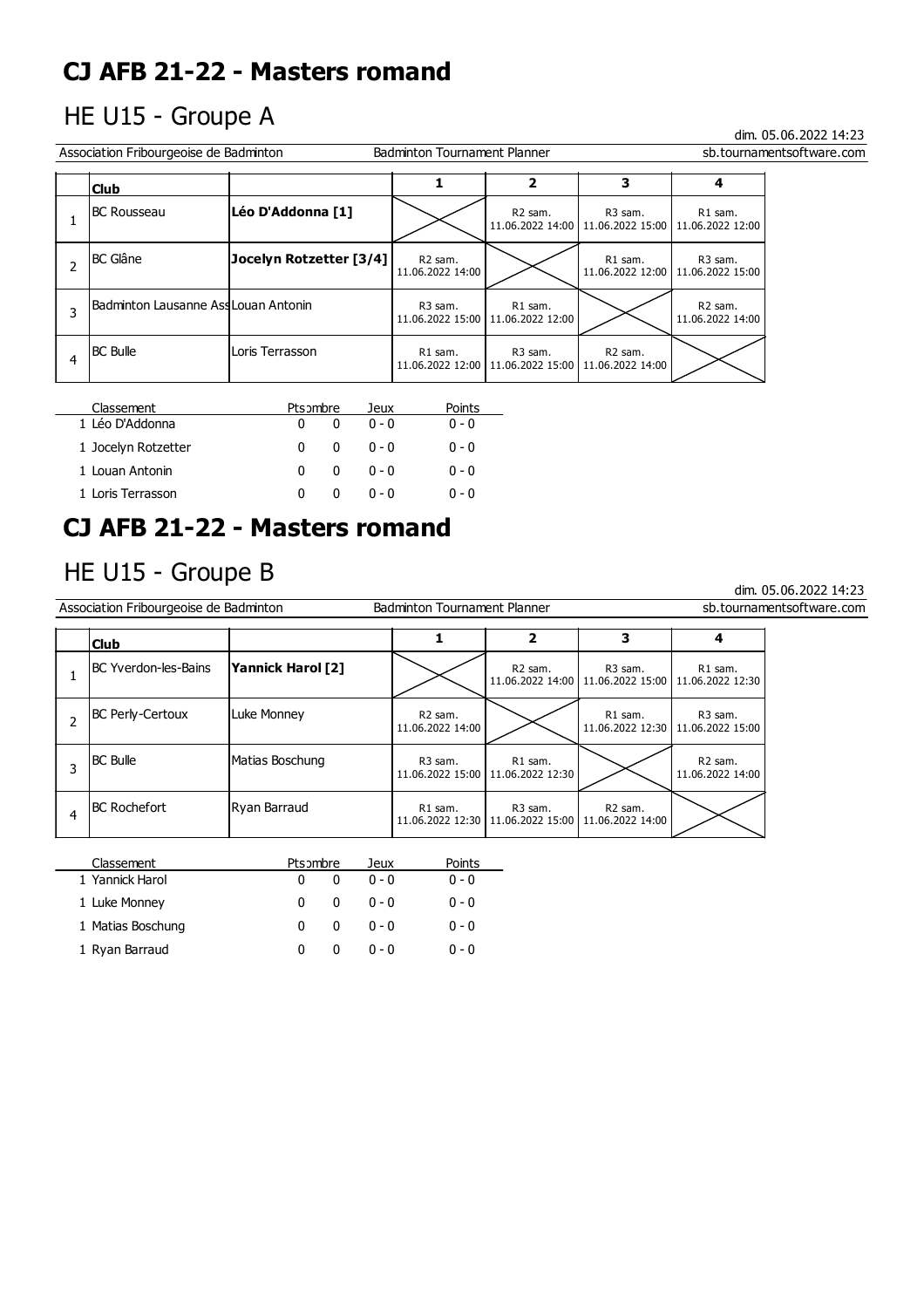# HE U15 - Groupe C

| Association Fribourgeoise de Badminton<br><b>Badminton Tournament Planner</b><br>sb.tournamentsoftware.com |                        |                                         |                                                                   |                                                                   |                                                |  |  |
|------------------------------------------------------------------------------------------------------------|------------------------|-----------------------------------------|-------------------------------------------------------------------|-------------------------------------------------------------------|------------------------------------------------|--|--|
| 3<br>2<br>4<br><b>Club</b>                                                                                 |                        |                                         |                                                                   |                                                                   |                                                |  |  |
| <b>BC Rochefort</b>                                                                                        | Antonio Giardina [3/4] |                                         | R <sub>2</sub> sam.                                               | R3 sam.<br>11.06.2022 14:00   11.06.2022 15:30   11.06.2022 12:30 | R1 sam.                                        |  |  |
| lBadminton Lausanne AssNam Wüst                                                                            |                        | R <sub>2</sub> sam.<br>11.06.2022 14:00 |                                                                   | R1 sam.                                                           | R3 sam.<br>11.06.2022 12:30   11.06.2022 15:30 |  |  |
| <b>BC</b> Genève                                                                                           | Thomas Cloux           | R3 sam.<br>11.06.2022 15:30             | R1 sam.<br>11.06.2022 12:30                                       |                                                                   | R <sub>2</sub> sam.<br>11.06.2022 14:00        |  |  |
| <b>BC Bulle</b>                                                                                            | Antoine Majeux         | R1 sam.                                 | R3 sam.<br>11.06.2022 12:30   11.06.2022 15:30   11.06.2022 14:00 | R <sub>2</sub> sam.                                               |                                                |  |  |

| Classement         | Ptsombre      | Jeux    | Points  |
|--------------------|---------------|---------|---------|
| 1 Antonio Giardina |               | $0 - 0$ | $0 - 0$ |
| 1 Nam Wüst         | 0<br>$\Omega$ | $0 - 0$ | $0 - 0$ |
| 1 Thomas Cloux     | $\Omega$<br>0 | $0 - 0$ | $0 - 0$ |
| 1 Antoine Majeux   |               | $0 - 0$ | $0 - 0$ |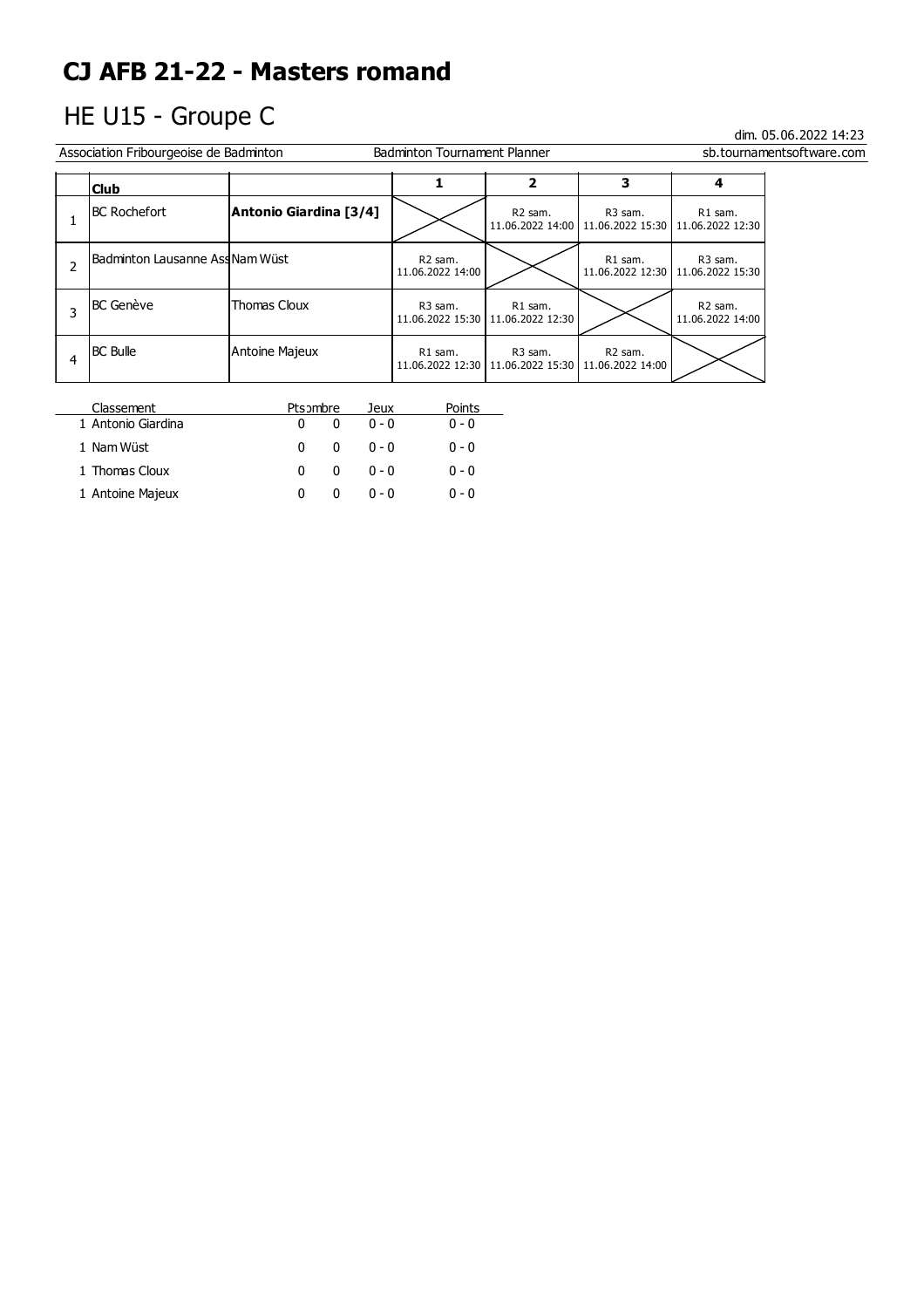## DE U15 - Groupe A

dim. 05.06.2022 14:23

dim. 05.06.2022 14:23

| Association Fribourgeoise de Badminton |                                           |               | <b>Badminton Tournament Planner</b>     |                                                |                                                |                | sb.tournamentsoftware.com |
|----------------------------------------|-------------------------------------------|---------------|-----------------------------------------|------------------------------------------------|------------------------------------------------|----------------|---------------------------|
|                                        | <b>Club</b>                               |               |                                         |                                                | 3                                              |                |                           |
|                                        | Badminton Lausanne Ass Kirsten Rickli [1] |               |                                         | R <sub>2</sub> sam.                            | R3 sam.<br>11.06.2022 10:00   11.06.2022 11:00 | R <sub>1</sub> |                           |
|                                        | l Neuchâtel BC                            | Mélina Rognon | R <sub>2</sub> sam.<br>11.06.2022 10:00 |                                                | R1 sam.<br>11.06.2022 09:00                    | R <sub>3</sub> |                           |
|                                        | <b>BC</b> Gruyères                        | lAnaïs Raboud | R <sub>3</sub> sam.                     | R1 sam.<br>11.06.2022 11:00   11.06.2022 09:00 |                                                | R <sub>2</sub> |                           |
| 4                                      |                                           | Bye           | R1                                      | R <sub>3</sub>                                 | R <sub>2</sub>                                 |                |                           |

| Classement       | Ptsombre |              | Jeux    | Points  |
|------------------|----------|--------------|---------|---------|
| 1 Kirsten Rickli | 0        | <sup>0</sup> | $0 - 0$ | $0 - 0$ |
| 1 Mélina Rognon  | 0        | 0            | $0 - 0$ | $0 - 0$ |
| 1 Anaïs Raboud   | 0        | 0            | $0 - 0$ | $0 - 0$ |
| 4                |          |              | $0 - 0$ | $0 - 0$ |

## **CJ AFB 21-22 - Masters romand**

## DE U15 - Groupe B

| Association Fribourgeoise de Badminton<br><b>Badminton Tournament Planner</b> |                         |                       |                                         |                             |                                                            |                | sb.tournamentsoftware.com |
|-------------------------------------------------------------------------------|-------------------------|-----------------------|-----------------------------------------|-----------------------------|------------------------------------------------------------|----------------|---------------------------|
|                                                                               | <b>Club</b>             | 4                     |                                         |                             |                                                            |                |                           |
|                                                                               | <b>BC Payerne</b>       | Lorline Molleyres [2] |                                         | R <sub>2</sub> sam.         | R <sub>3</sub> sam.<br>11.06.2022 10:00   11.06.2022 11:00 | R1             |                           |
| $\overline{2}$                                                                | <b>BC</b> Thierrens     | lInès Pidoux          | R <sub>2</sub> sam.<br>11.06.2022 10:00 |                             | R1 sam.<br>11.06.2022 09:00                                | R <sub>3</sub> |                           |
| 3                                                                             | <b>BC Perly-Certoux</b> | lMathilde Cardinali   | R <sub>3</sub> sam.<br>11.06.2022 11:00 | R1 sam.<br>11.06.2022 09:00 |                                                            | R <sub>2</sub> |                           |
| 4                                                                             |                         | Bye                   | R1                                      | R <sub>3</sub>              | R <sub>2</sub>                                             |                |                           |
|                                                                               | Classement              | Ptsombre<br>Jeux      | Points                                  |                             |                                                            |                |                           |

| Classerient          | <b>PLSJIIDIE</b> |   | Jeux    | PUINS   |
|----------------------|------------------|---|---------|---------|
| 1 Lorline Molleyres  |                  |   | $0 - 0$ | $0 - 0$ |
| 1 Inès Pidoux        | 0                | 0 | $0 - 0$ | $0 - 0$ |
| 1 Mathilde Cardinali | 0                | 0 | $0 - 0$ | $0 - 0$ |
|                      | <sup>0</sup>     | 0 | $0 - 0$ | $0 - 0$ |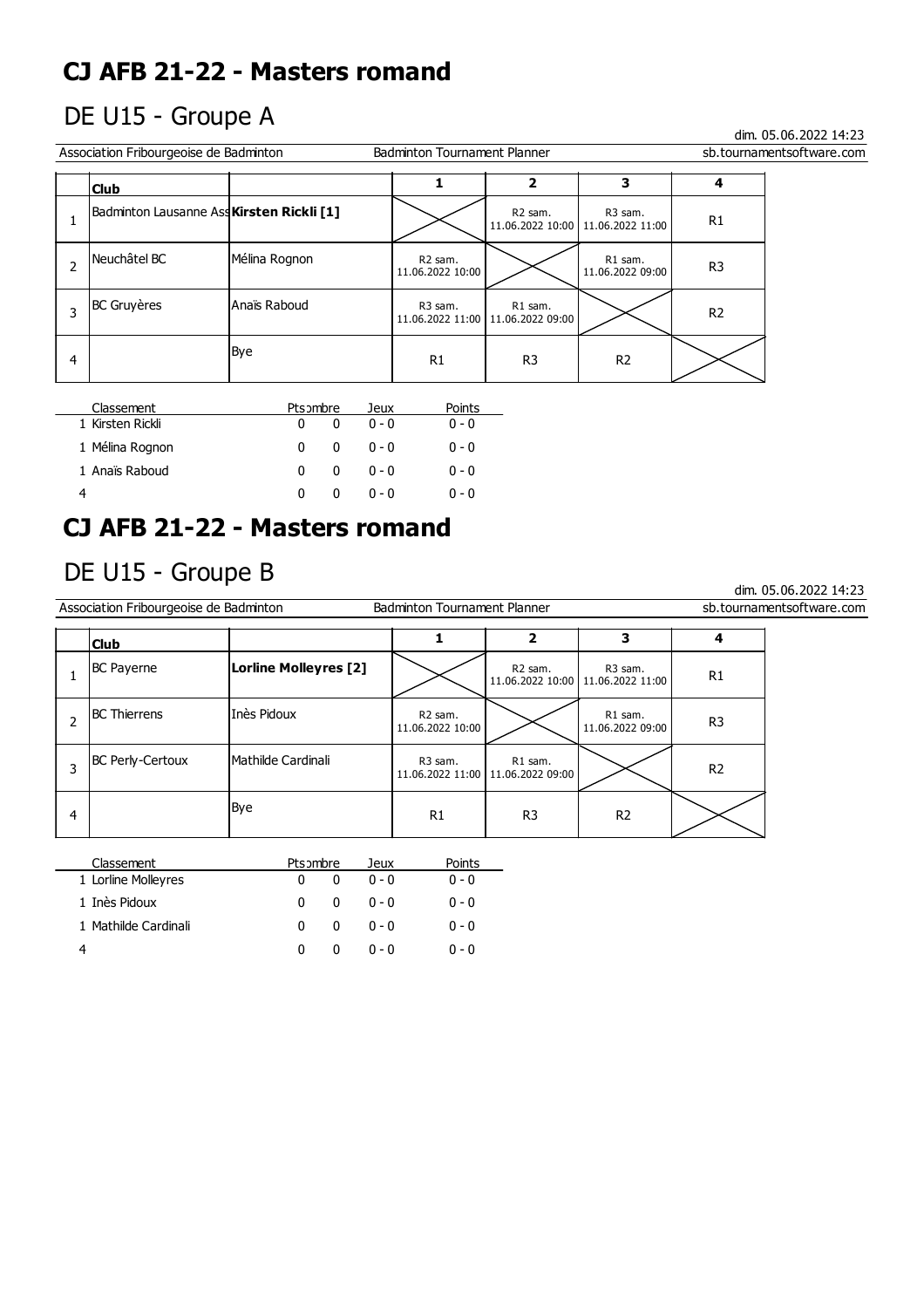## DE U15 - Groupe C

dim. 05.06.2022 14:23

dim. 05.06.2022 14:23

|   | Association Fribourgeoise de Badminton<br><b>Badminton Tournament Planner</b><br>sb.tournamentsoftware.com |                      |                                         |                                                |                                                            |                |  |  |
|---|------------------------------------------------------------------------------------------------------------|----------------------|-----------------------------------------|------------------------------------------------|------------------------------------------------------------|----------------|--|--|
|   | <b>Club</b>                                                                                                |                      |                                         |                                                |                                                            |                |  |  |
|   | <b>BC Vésenaz</b>                                                                                          | Aline Perneger [3/4] |                                         | R <sub>2</sub> sam.                            | R <sub>3</sub> sam.<br>11.06.2022 10:00   11.06.2022 11:30 | R <sub>1</sub> |  |  |
|   | <b>BC</b> Glâne                                                                                            | Lucile Rotzetter     | R <sub>2</sub> sam.<br>11.06.2022 10:00 |                                                | R1 sam.<br>11.06.2022 09:00                                | R <sub>3</sub> |  |  |
|   | <b>BC</b> Etagnières                                                                                       | lElia Fontannaz      | R <sub>3</sub> sam.                     | R1 sam.<br>11.06.2022 11:30   11.06.2022 09:00 |                                                            | R <sub>2</sub> |  |  |
| 4 |                                                                                                            | Bye                  | R1                                      | R <sub>3</sub>                                 | R <sub>2</sub>                                             |                |  |  |

| Classement         | Ptsombre |   | Jeux    | Points  |
|--------------------|----------|---|---------|---------|
| 1 Aline Perneger   | 0        |   | $0 - 0$ | $0 - 0$ |
| 1 Lucile Rotzetter | 0        | o | ი - ი   | $0 - 0$ |
| 1 Elia Fontannaz   | n        | 0 | ი - ი   | $0 - 0$ |
|                    | n        |   | $0 - 0$ | $0 - 0$ |

# **CJ AFB 21-22 - Masters romand**

## DE U15 - Groupe D

|   | Association Fribourgeoise de Badminton    |                  | <b>Badminton Tournament Planner</b>     |                                                |                                                                               |                                           | sb.tournamentsoftware.com |
|---|-------------------------------------------|------------------|-----------------------------------------|------------------------------------------------|-------------------------------------------------------------------------------|-------------------------------------------|---------------------------|
|   | <b>Club</b>                               |                  |                                         | 2                                              | 3                                                                             | 4                                         |                           |
|   | BC La Chaux-de-Fonds   Louve Racine [3/4] |                  |                                         | R2 sam.                                        | R <sub>3</sub> sam.<br>11.06.2022 10:30   11.06.2022 11:30   11.06.2022 09:00 | R1 sam.                                   |                           |
|   | IBC Rousseau                              | lSolène Gauchat  | R <sub>2</sub> sam.<br>11.06.2022 10:30 |                                                | R1 sam.<br>11.06.2022 09:00                                                   | R <sub>3</sub> sam.<br>  11.06.2022 11:30 |                           |
| 3 | <b>BC Gruyères</b>                        | l Elia Caille    | R <sub>3</sub> sam.<br>11.06.2022 11:30 | R1 sam.<br>11.06.2022 09:00                    |                                                                               | R <sub>2</sub> sam.<br>11.06.2022 10:30   |                           |
| 4 | BC Gros-de-Vaud                           | Mélodine Payot   | R1 sam.                                 | R3 sam.<br>11.06.2022 09:00   11.06.2022 11:30 | R <sub>2</sub> sam.<br>11.06.2022 10:30                                       |                                           |                           |
|   | Classement                                | Ptsombre<br>leux | Points                                  |                                                |                                                                               |                                           |                           |

| Classement       | Ptsombre |              | Jeux    | Points  |
|------------------|----------|--------------|---------|---------|
| 1 Louve Racine   |          |              | $0 - 0$ | $0 - 0$ |
| 1 Solène Gauchat | n.       | <sup>0</sup> | $0 - 0$ | $0 - 0$ |
| 1 Elia Caille    | n.       | <sup>0</sup> | $0 - 0$ | $0 - 0$ |
| 1 Mélodine Payot |          |              | $0 - 0$ | $0 - 0$ |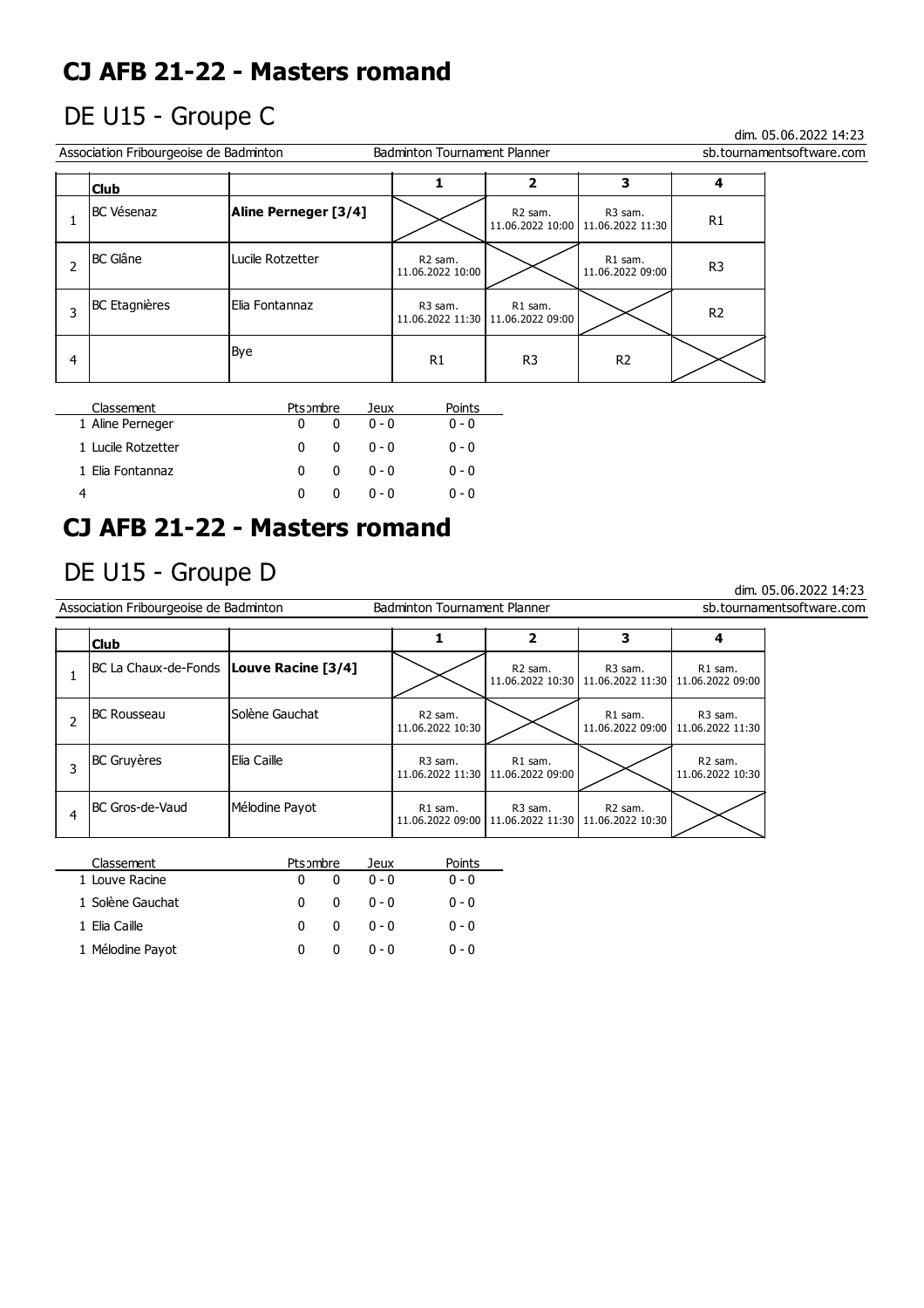## HE U19 - Groupe A

dim. 05.06.2022 14:23

dim. 05.06.2022 14:23

| Association Fribourgeoise de Badminton<br>Badminton Tournament Planner<br>sb.tournamentsoftware.com |                      |                     |                                         |                                                |                                                            |                |  |
|-----------------------------------------------------------------------------------------------------|----------------------|---------------------|-----------------------------------------|------------------------------------------------|------------------------------------------------------------|----------------|--|
|                                                                                                     | <b>Club</b>          |                     |                                         |                                                | 3                                                          |                |  |
|                                                                                                     | <b>BC Rousseau</b>   | Hanaël Soares [1]   |                                         | R <sub>2</sub> sam.                            | R <sub>3</sub> sam.<br>11.06.2022 14:30   11.06.2022 15:30 | R <sub>1</sub> |  |
|                                                                                                     | Ajoie Badminton Club | Aymeric Julmy [3/4] | R <sub>2</sub> sam.<br>11.06.2022 14:30 |                                                | R1 sam.<br>11.06.2022 13:00                                | R <sub>3</sub> |  |
|                                                                                                     | <b>BC Glâne</b>      | Guillaume Strüby    | R <sub>3</sub> sam.                     | R1 sam.<br>11.06.2022 15:30   11.06.2022 13:00 |                                                            | R <sub>2</sub> |  |
| 4                                                                                                   |                      | Bye                 | R <sub>1</sub>                          | R <sub>3</sub>                                 | R <sub>2</sub>                                             |                |  |

| Classement         | Ptsombre |   | Jeux    | Points  |
|--------------------|----------|---|---------|---------|
| 1 Hanaël Soares    | 0        |   | $0 - 0$ | $0 - 0$ |
| 1 Aymeric Julmy    | n        | 0 | ი - ი   | $0 - 0$ |
| 1 Guillaume Strüby | 0        | 0 | ი - ი   | $0 - 0$ |
|                    |          |   | $0 - 0$ | $0 - 0$ |

# **CJ AFB 21-22 - Masters romand**

## HE U19 - Groupe B

| Association Fribourgeoise de Badminton<br>sb.tournamentsoftware.com<br><b>Badminton Tournament Planner</b> |                                     |                       |                                         |                                                                               |                                                                   |                                                            |  |
|------------------------------------------------------------------------------------------------------------|-------------------------------------|-----------------------|-----------------------------------------|-------------------------------------------------------------------------------|-------------------------------------------------------------------|------------------------------------------------------------|--|
|                                                                                                            | <b>Club</b>                         |                       |                                         | 2                                                                             | 3                                                                 |                                                            |  |
|                                                                                                            | IBC Vallée de Joux                  | Dany Montandon [2]    |                                         | R <sub>2</sub> sam.                                                           | R3 sam.<br>11.06.2022 14:30   11.06.2022 15:30   11.06.2022 13:00 | R1 sam.                                                    |  |
|                                                                                                            | IBC Villars-sur-Glâne               | <b>Alan Aebischer</b> | R <sub>2</sub> sam.<br>11.06.2022 14:30 |                                                                               | R1 sam.                                                           | R <sub>3</sub> sam.<br>11.06.2022 13:00   11.06.2022 16:00 |  |
| 3                                                                                                          | BC La Chaux-de-Fonds lEmilien Maier |                       | R <sub>3</sub> sam.                     | R1 sam.<br>11.06.2022 15:30   11.06.2022 13:00                                |                                                                   | R <sub>2</sub> sam.<br>11.06.2022 14:30                    |  |
| 4                                                                                                          | <b>BC Morges</b>                    | lMathieu Robatti      | R1 sam.                                 | R <sub>3</sub> sam.<br>11.06.2022 13:00   11.06.2022 16:00   11.06.2022 14:30 | R <sub>2</sub> sam.                                               |                                                            |  |
|                                                                                                            |                                     |                       |                                         |                                                                               |                                                                   |                                                            |  |

| Classement        | Ptsombre |              | Jeux    | Points  |
|-------------------|----------|--------------|---------|---------|
| 1 Dany Montandon  |          |              | $0 - 0$ | $0 - 0$ |
| 1 Alan Aebischer  | n        | n            | $0 - 0$ | $0 - 0$ |
| 1 Emilien Maier   | n.       | <sup>0</sup> | $0 - 0$ | $0 - 0$ |
| 1 Mathieu Robatti |          | 0            | $0 - 0$ | $0 - 0$ |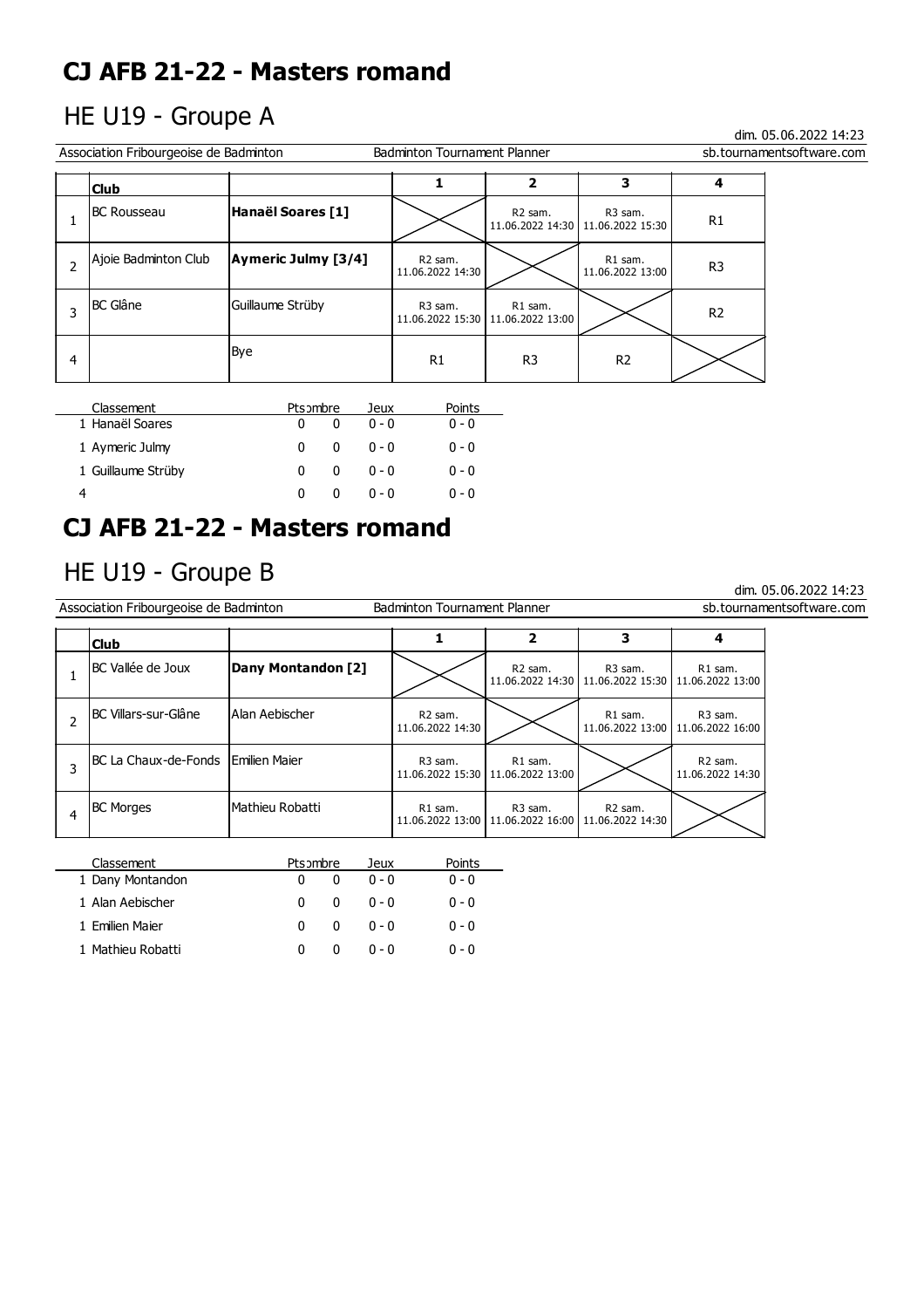# HE U19 - Groupe C

| Association Fribourgeoise de Badminton<br><b>Badminton Tournament Planner</b><br>sb.tournamentsoftware.com |                            |                                         |                                                                               |                                                                               |                                         |  |  |
|------------------------------------------------------------------------------------------------------------|----------------------------|-----------------------------------------|-------------------------------------------------------------------------------|-------------------------------------------------------------------------------|-----------------------------------------|--|--|
| <b>Club</b>                                                                                                |                            |                                         | 2                                                                             | 3                                                                             |                                         |  |  |
| <b>BC Bulle</b>                                                                                            | <b>Wayans Monney [3/4]</b> |                                         | R2 sam.                                                                       | R <sub>3</sub> sam.<br>11.06.2022 14:30   11.06.2022 16:00   11.06.2022 13:00 | R1 sam.                                 |  |  |
| <b>IBC Crassier</b>                                                                                        | Julien Galvé               | R <sub>2</sub> sam.<br>11.06.2022 14:30 |                                                                               | R1 sam.<br>11.06.2022 13:00                                                   | R3 sam.<br>  11.06.2022 16:00           |  |  |
| IBC Yverdon-les-Bains                                                                                      | Nathan Ghiggia             | R <sub>3</sub> sam.                     | R1 sam.<br>11.06.2022 16:00   11.06.2022 13:00                                |                                                                               | R <sub>2</sub> sam.<br>11.06.2022 14:30 |  |  |
| <b>BC</b> Murten                                                                                           | Flavio Kissling            | R1 sam.                                 | R <sub>3</sub> sam.<br>11.06.2022 13:00   11.06.2022 16:00   11.06.2022 14:30 | R <sub>2</sub> sam.                                                           |                                         |  |  |

| Classement        | Ptsombre | Jeux    | Points  |
|-------------------|----------|---------|---------|
| 1 Wayans Monney   |          | $0 - 0$ | $0 - 0$ |
| 1 Julien Galvé    | 0<br>o   | $0 - 0$ | $0 - 0$ |
| 1 Nathan Ghiggia  | 0<br>0   | $0 - 0$ | $0 - 0$ |
| 1 Flavio Kissling |          | $0 - 0$ | $0 - 0$ |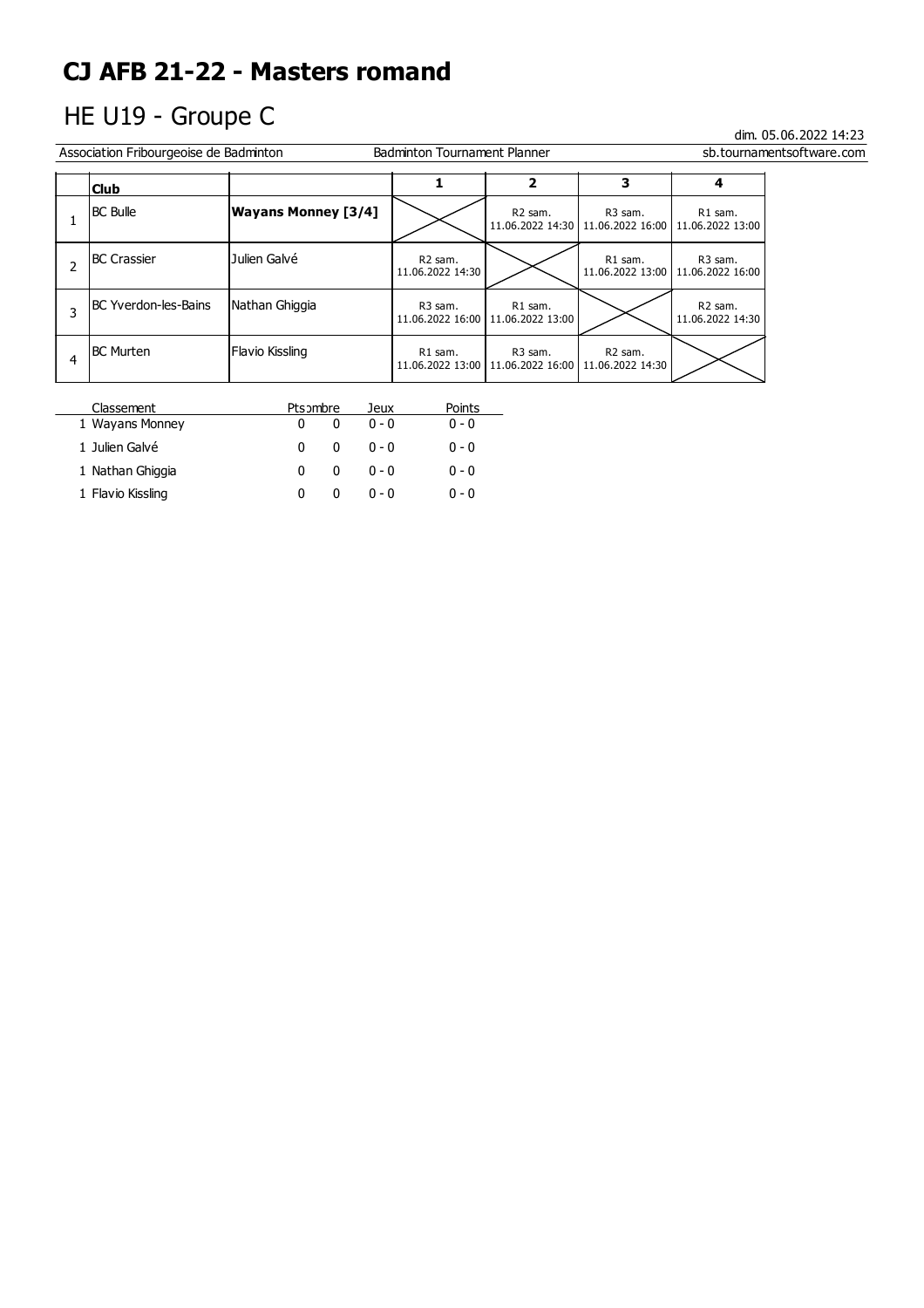## DE U19 - Groupe A

### dim. 05.06.2022 14:23

dim. 05.06.2022 14:23

| Association Fribourgeoise de Badminton<br><b>Badminton Tournament Planner</b><br>sb.tournamentsoftware.com |                       |                                         |                                                                   |                                                                               |                                                |  |  |
|------------------------------------------------------------------------------------------------------------|-----------------------|-----------------------------------------|-------------------------------------------------------------------|-------------------------------------------------------------------------------|------------------------------------------------|--|--|
| 3<br>2<br><b>Club</b>                                                                                      |                       |                                         |                                                                   |                                                                               |                                                |  |  |
| VBC                                                                                                        | Lara Stange-Clark [1] |                                         | R <sub>2</sub> sam.                                               | R <sub>3</sub> sam.<br>11.06.2022 10:30   11.06.2022 11:30   11.06.2022 09:30 | R1 sam.                                        |  |  |
| <b>BC</b> Pampigny                                                                                         | Lucie Coucet [3/4]    | R <sub>2</sub> sam.<br>11.06.2022 10:30 |                                                                   | R1 sam.                                                                       | R3 sam.<br>11.06.2022 09:30   11.06.2022 11:30 |  |  |
| Neuchâtel BC                                                                                               | l Youna Chauvière     | R <sub>3</sub> sam.                     | R1 sam.<br>11.06.2022 11:30   11.06.2022 09:30                    |                                                                               | R <sub>2</sub> sam.<br>11.06.2022 10:30        |  |  |
| <b>BC Gruyères</b>                                                                                         | lMaeva Kowalski       | R1 sam.                                 | R3 sam.<br>11.06.2022 09:30   11.06.2022 11:30   11.06.2022 10:30 | R <sub>2</sub> sam.                                                           |                                                |  |  |

| Classement          | Ptsombre |              | leux    | Points  |
|---------------------|----------|--------------|---------|---------|
| 1 Lara Stange-Clark |          |              | $0 - 0$ | $0 - 0$ |
| 1 Lucie Coucet      | 0        | 0            | $0 - 0$ | $0 - 0$ |
| 1 Youna Chauvière   | n        | 0            | $0 - 0$ | $0 - 0$ |
| 1 Maeva Kowalski    | n        | $\mathbf{U}$ | n - n   | $0 - 0$ |

## **CJ AFB 21-22 - Masters romand**

## DE U19 - Groupe B

| Association Fribourgeoise de Badminton<br>sb.tournamentsoftware.com<br><b>Badminton Tournament Planner</b> |                       |                          |                                         |                                                |                                                                               |                                                            |  |
|------------------------------------------------------------------------------------------------------------|-----------------------|--------------------------|-----------------------------------------|------------------------------------------------|-------------------------------------------------------------------------------|------------------------------------------------------------|--|
|                                                                                                            | 3<br>2<br><b>Club</b> |                          |                                         |                                                |                                                                               |                                                            |  |
|                                                                                                            | <b>BC</b> Glâne       | Anaïs Noser [2]          |                                         | R2 sam.                                        | R <sub>3</sub> sam.<br>11.06.2022 10:30   11.06.2022 12:00   11.06.2022 09:30 | R1 sam.                                                    |  |
|                                                                                                            | <b>BC Genève</b>      | Clémence Pirson          | R <sub>2</sub> sam.<br>11.06.2022 10:30 |                                                | R1 sam.                                                                       | R <sub>3</sub> sam.<br>11.06.2022 09:30   11.06.2022 12:00 |  |
| 3                                                                                                          | IBC Villars-sur-Glâne | Poonnada Chatphakdidecha | R <sub>3</sub> sam.                     | R1 sam.<br>11.06.2022 12:00   11.06.2022 09:30 |                                                                               | R <sub>2</sub> sam.<br>11.06.2022 11:00                    |  |
|                                                                                                            | Omnisports Trélex     | Thaïs Matty              | R1 sam.<br>11.06.2022 09:30             | R3 sam.<br>11.06.2022 12:00                    | R <sub>2</sub> sam.<br>11.06.2022 11:00                                       |                                                            |  |
|                                                                                                            |                       |                          |                                         |                                                |                                                                               |                                                            |  |

| Classement                 | Ptsombre |   | Jeux    | Points  |  |
|----------------------------|----------|---|---------|---------|--|
| 1 Anaïs Noser              |          |   | $0 - 0$ | $0 - 0$ |  |
| 1 Clémence Pirson          | 0        | n | ი - ი   | $0 - 0$ |  |
| 1 Poonnada Chatphakdidecha |          | 0 | $0 - 0$ | $0 - 0$ |  |
| 1 Thaïs Matty              |          |   | $0 - 0$ | $0 - 0$ |  |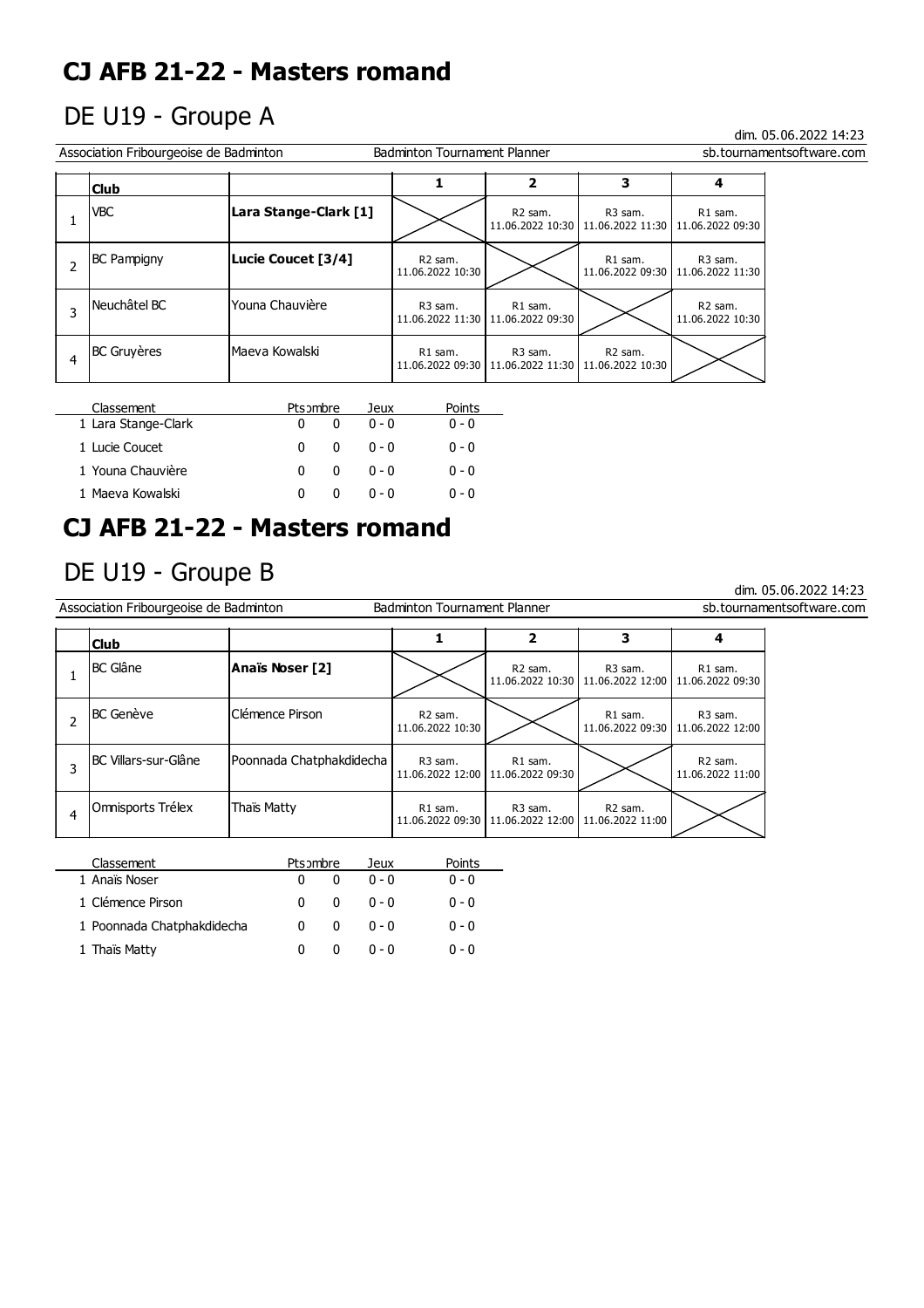# DE U19 - Groupe C

 $\overline{a}$ 

| Association Fribourgeoise de Badminton<br><b>Badminton Tournament Planner</b> |                            |                     |                                         | sb.tournamentsoftware.com                      |                                                                               |                                                            |  |
|-------------------------------------------------------------------------------|----------------------------|---------------------|-----------------------------------------|------------------------------------------------|-------------------------------------------------------------------------------|------------------------------------------------------------|--|
|                                                                               | <b>Club</b>                |                     |                                         | 2                                              | 3                                                                             | 4                                                          |  |
|                                                                               | <b>BC Rochefort</b>        | Chiara Chiesa [3/4] |                                         | R <sub>2</sub> sam.                            | R3 sam.<br>11.06.2022 11:00   11.06.2022 12:00   11.06.2022 10:00             | R1 sam.                                                    |  |
|                                                                               | <b>BC Gruyères</b>         | Marie Oberson       | R <sub>2</sub> sam.<br>11.06.2022 11:00 |                                                | R1 sam.                                                                       | R <sub>3</sub> sam.<br>11.06.2022 09:30   11.06.2022 12:00 |  |
|                                                                               | Omnisports Trélex          | lEmilie Szreter     | R <sub>3</sub> sam.                     | R1 sam.<br>11.06.2022 12:00   11.06.2022 09:30 |                                                                               | R <sub>2</sub> sam.<br>11.06.2022 11:00                    |  |
| 4                                                                             | <b>BC Riviera Montreux</b> | IMansha Tunda       | R1 sam.                                 | R <sub>3</sub> sam.                            | R <sub>2</sub> sam.<br>11.06.2022 10:00   11.06.2022 12:00   11.06.2022 11:00 |                                                            |  |

| Classement       | Ptsombre    | Jeux              | Points  |  |
|------------------|-------------|-------------------|---------|--|
| 1 Chiara Chiesa  | 0           | $0 - 0$           | $0 - 0$ |  |
| 1 Marie Oberson  | n           | ი - ი<br>$\Omega$ | $0 - 0$ |  |
| 1 Emilie Szreter | 0           | ი - ი<br>o        | $0 - 0$ |  |
| 1 Mansha Tunda   | $^{\prime}$ | በ - በ             | $0 - 0$ |  |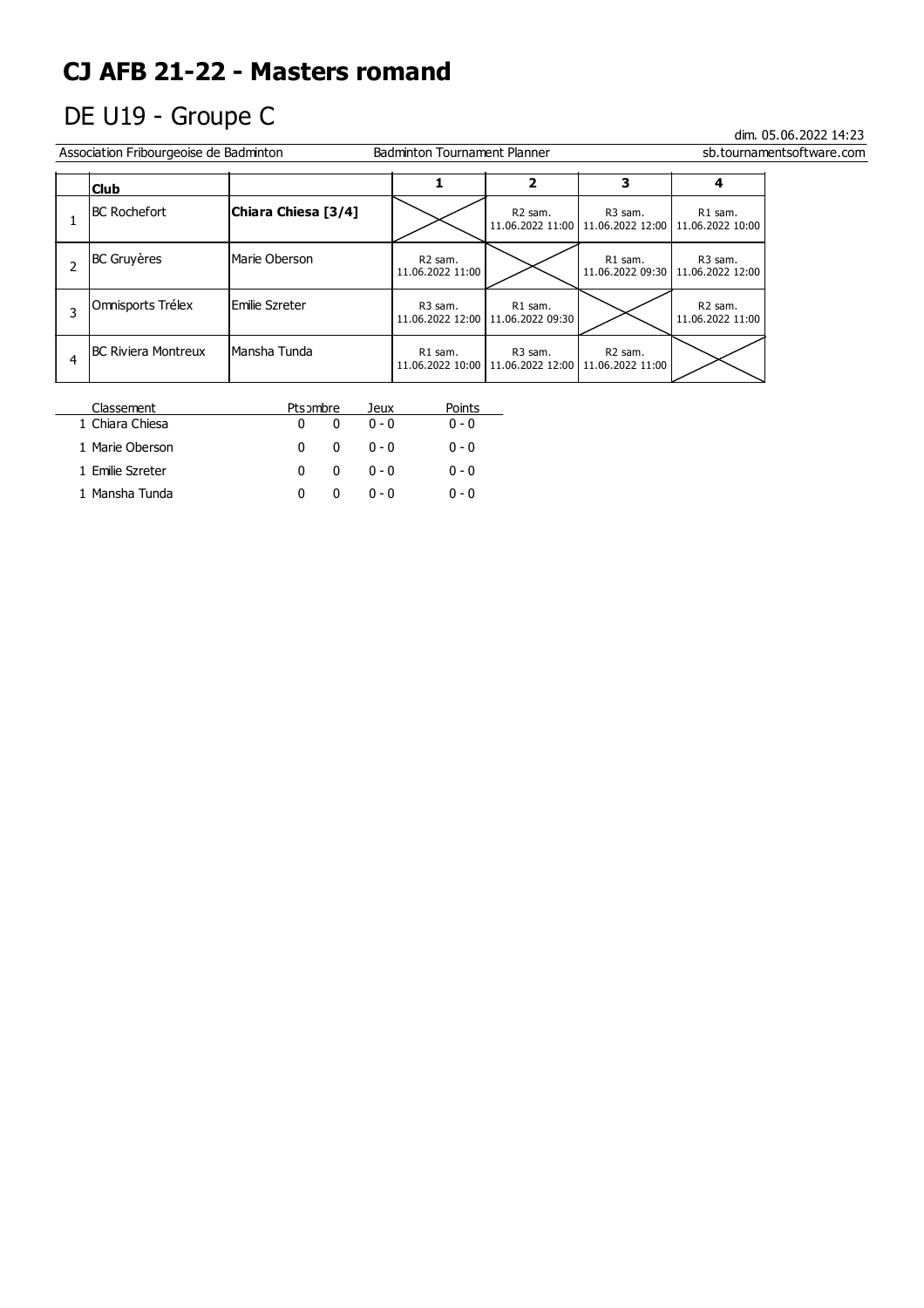**HE U11**

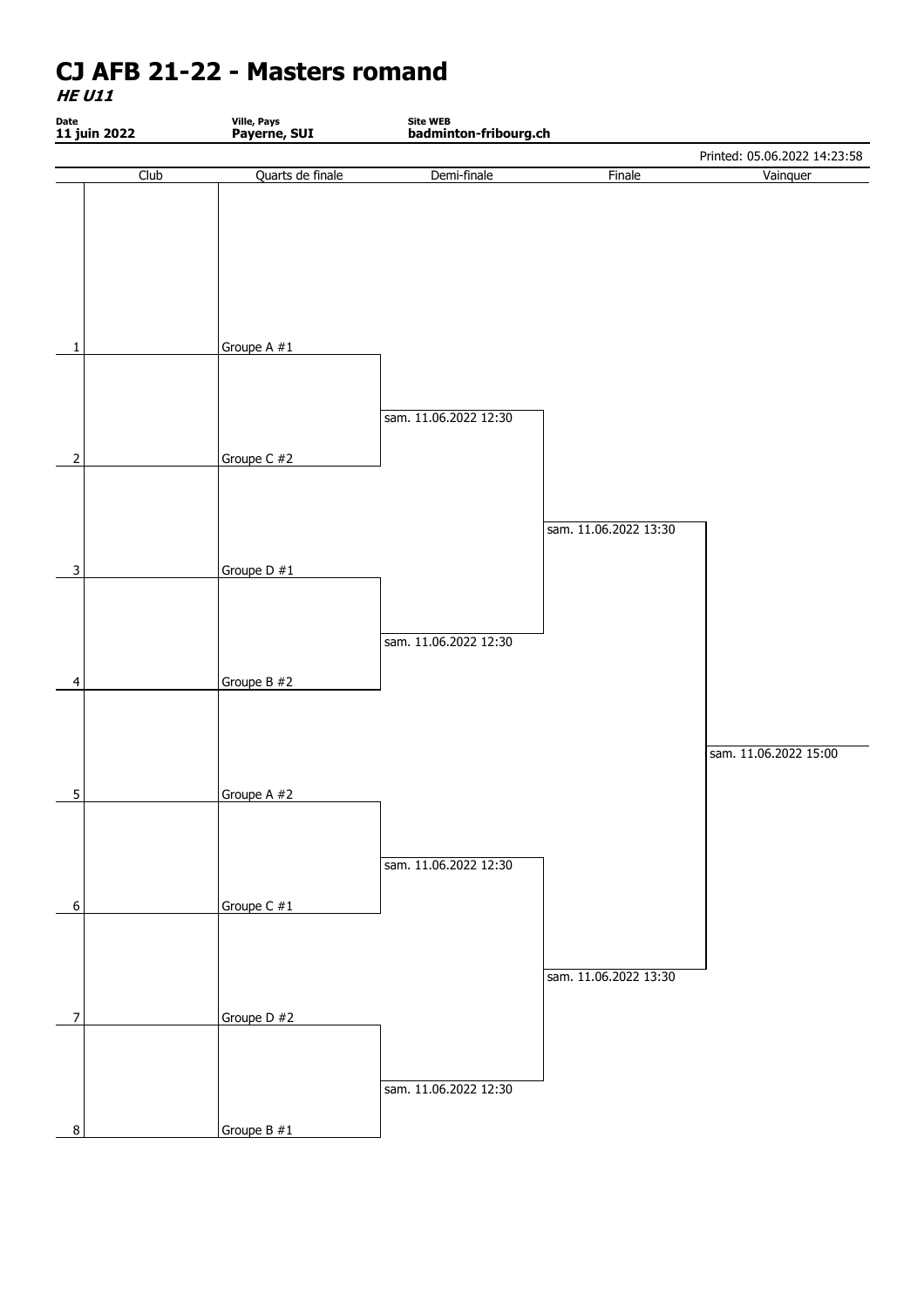**DE U11**

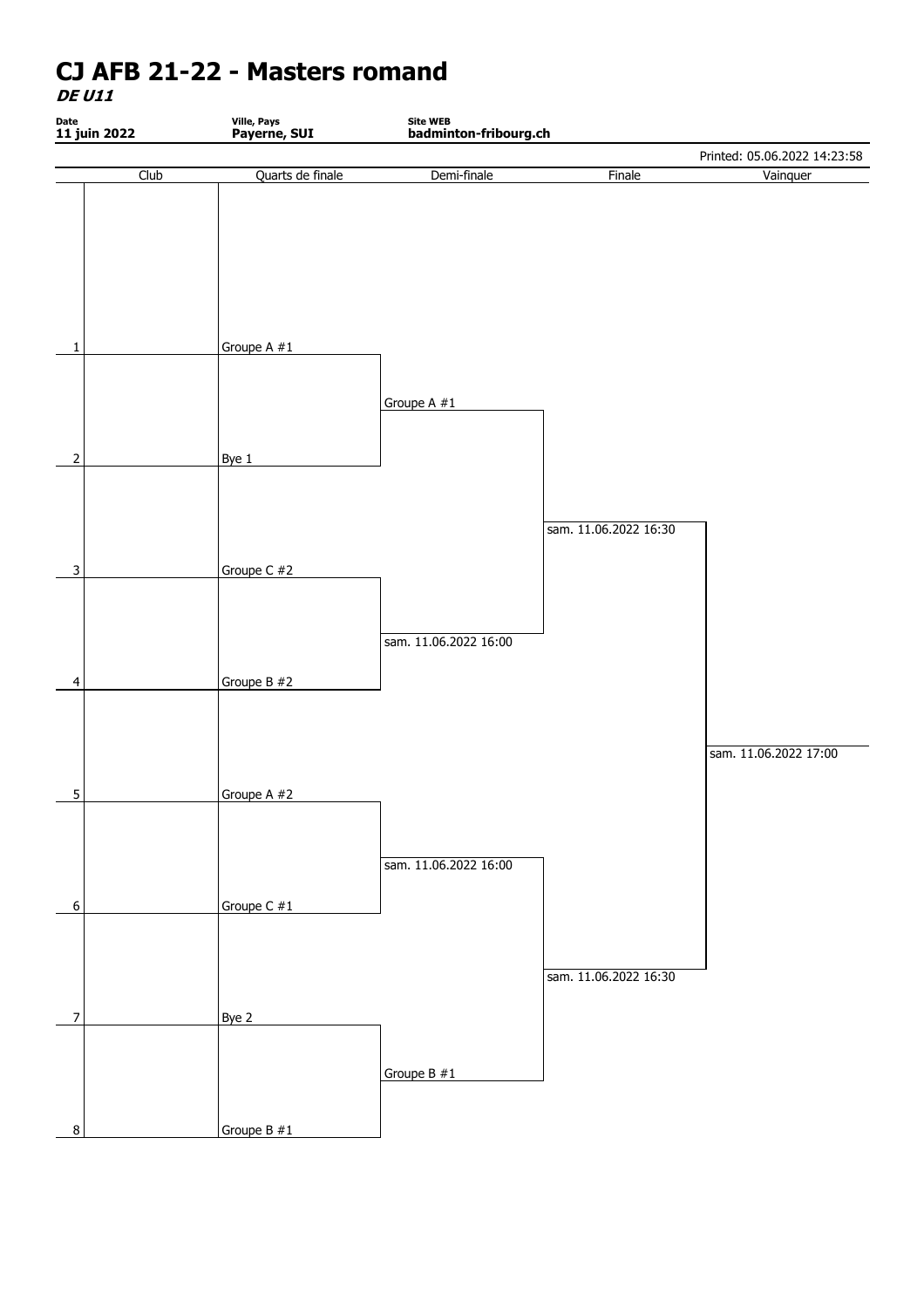**HE U13**

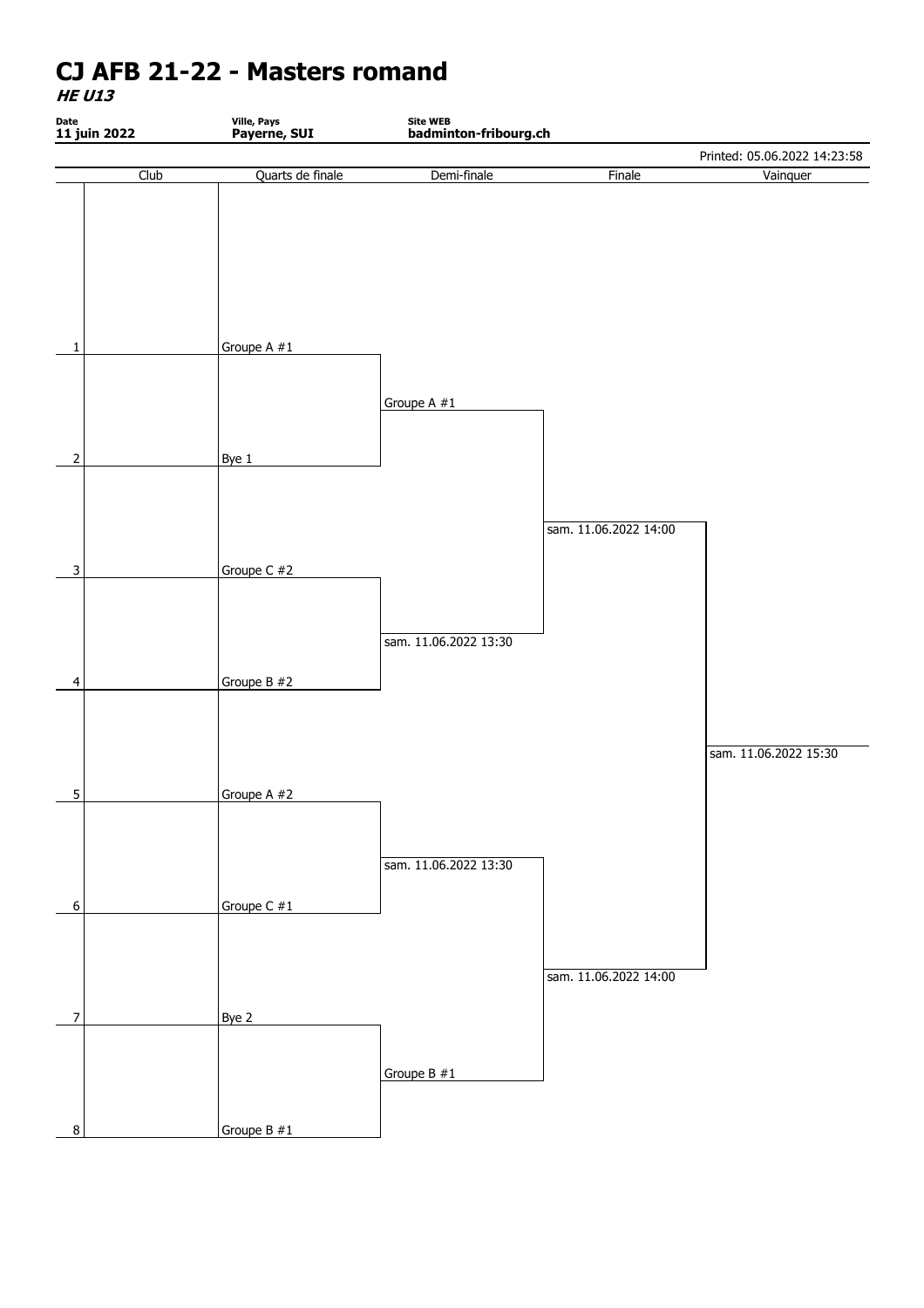**DE U13**

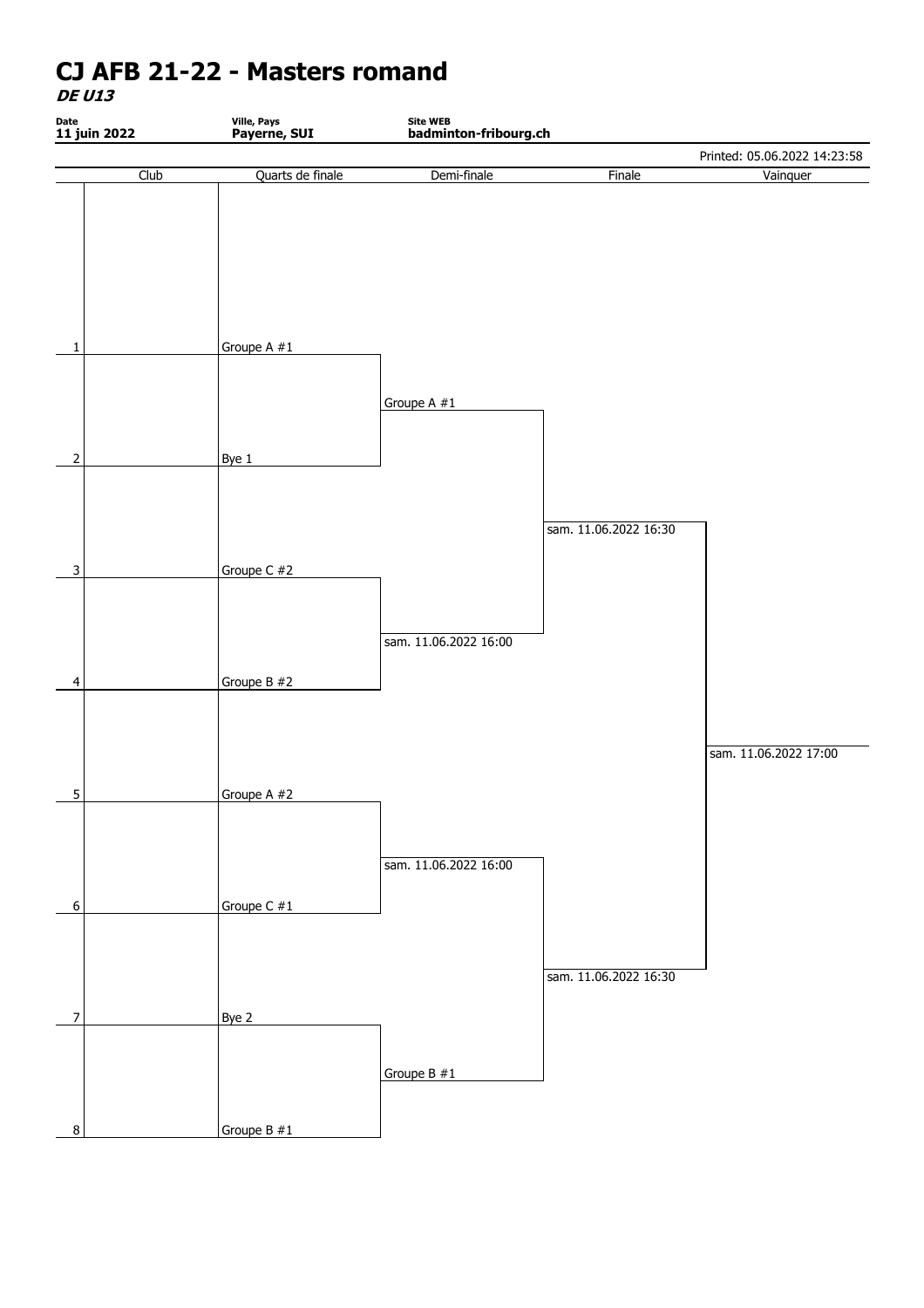**HE U15**

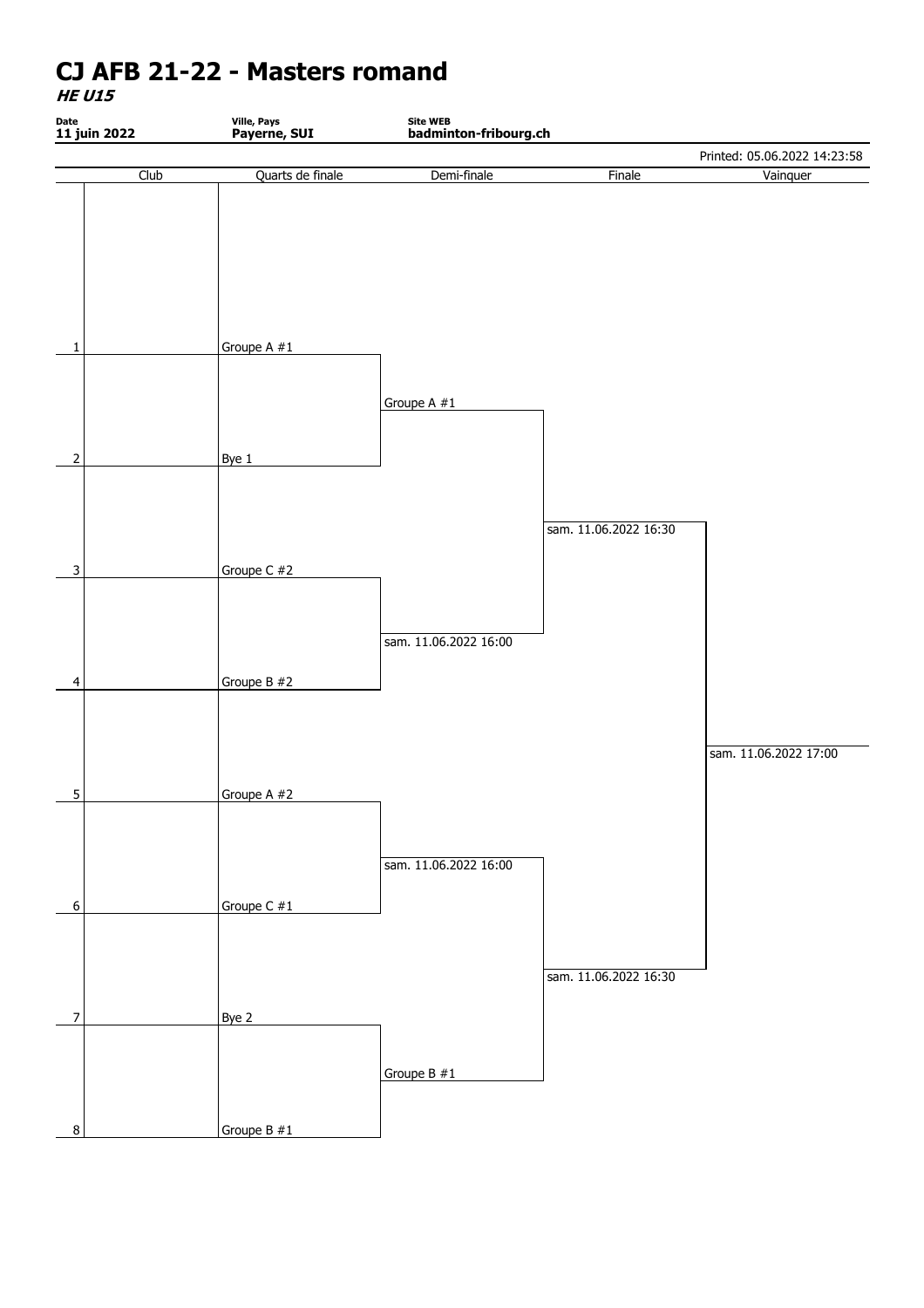**DE U15**

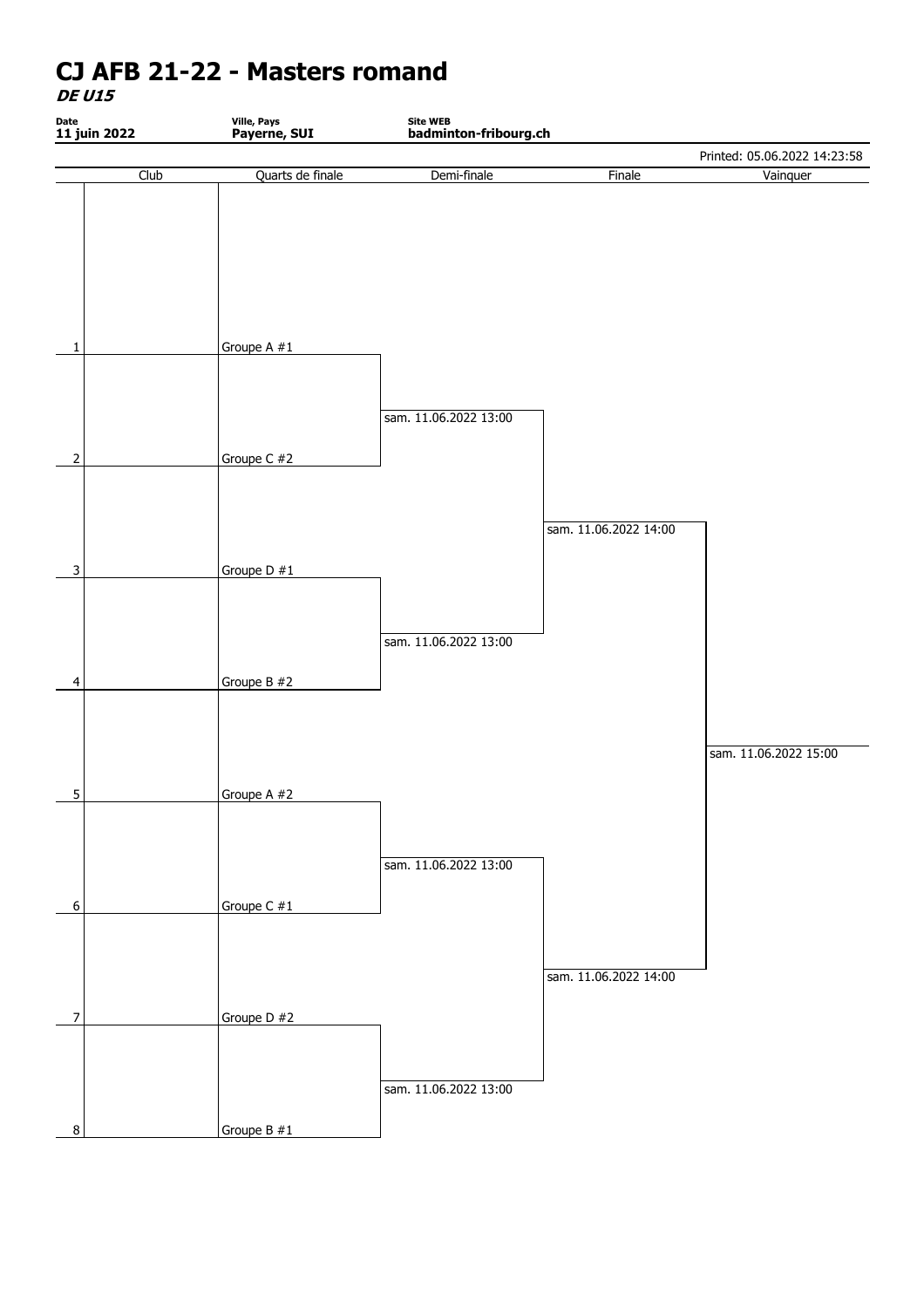**HE U19**